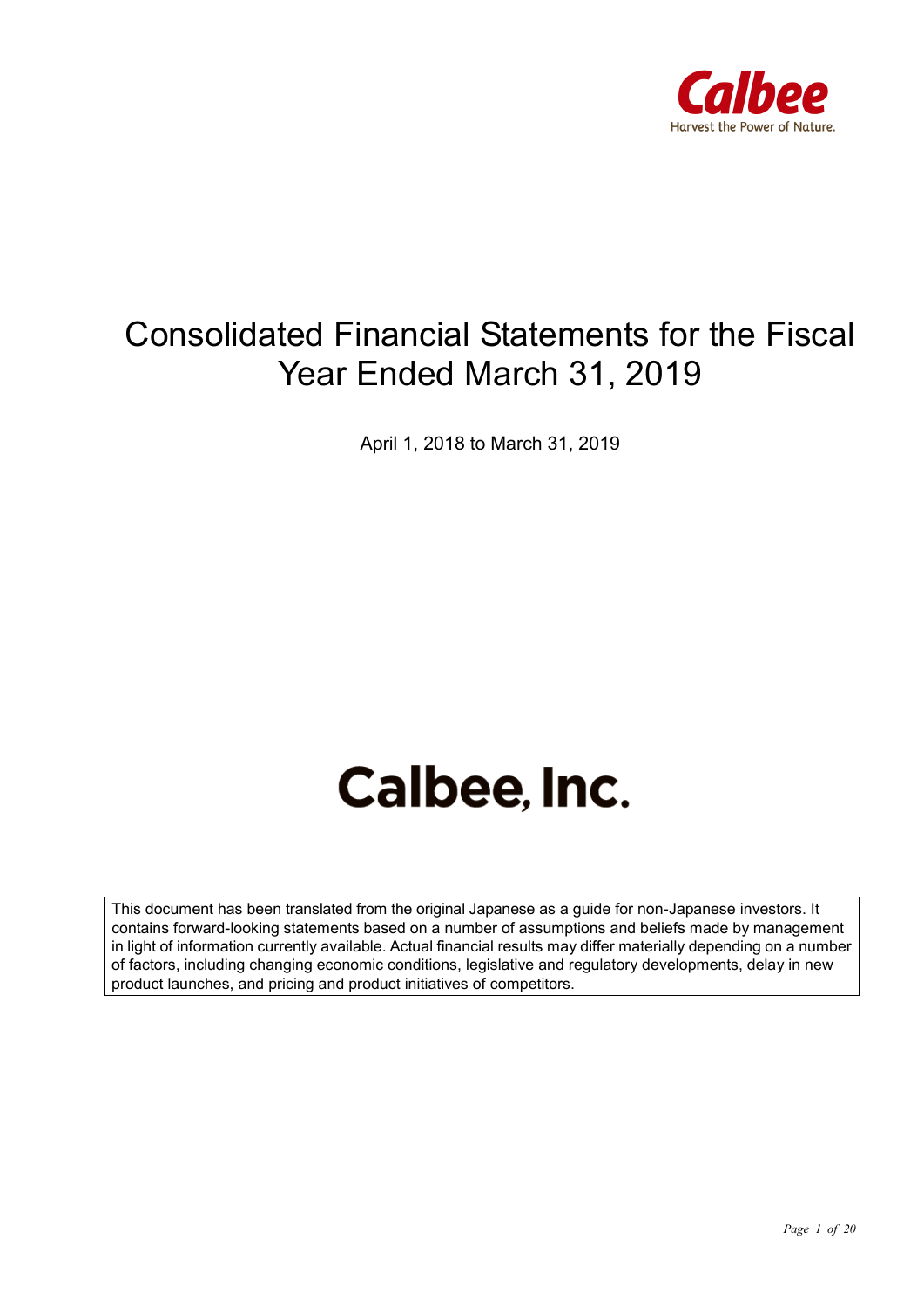#### **SUMMARY OF FINANCIAL STATEMENTS (consolidated)**

Full Year Results for the Fiscal Year Ended March 31, 2019

#### **Calbee, Inc. May 14, 2019**

URL: https://www.calbee.com

Stock exchange listings: Tokyo 1<sup>st</sup> section, code number 2229 Contact: Koichi Kikuchi

Senior Managing Executive Officer / Chief Financial Officer Telephone: +81-3-5220-6222

Representative: Shuji Ito, President & CEO, Representative Director Scheduled date for the General Meeting of Shareholders: June 19, 2019

Scheduled date for distribution of dividends: June 20, 2019

Scheduled date for submission of the full year financial report: June 20, 2019

Availability of supplementary explanatory material: Available

Results presentation meeting: Yes (for institutional investors and analysts)

#### **1) Consolidated results for the fiscal year ended March 31, 2019 (April 1, 2018 to March 31, 2019)**

| (1) Consolidated Operating Results        |                |          | Millions of yen, rounded down |          |
|-------------------------------------------|----------------|----------|-------------------------------|----------|
|                                           | FY ended       |          | FY ended                      |          |
|                                           | March 31, 2019 |          | March 31, 2018                |          |
|                                           |                | % change |                               | % change |
|                                           | 248.655        | $-1.2$   | 251,575                       | $-0.3$   |
|                                           | 26.964         | 0.5      | 26.828                        | $-7.0$   |
|                                           | 27.432         | 4.8      | 26.179                        | $-8.5$   |
|                                           | 19.429         | 12.1     | 17.330                        | $-6.8$   |
|                                           | 145.39         |          | 129.72                        |          |
|                                           | 145.34         |          | 129.61                        |          |
| Return on equity (%)                      | 13.2           |          | 13.0                          |          |
| Ordinary profit to total assets ratio (%) | 13.9           |          | 14.0                          |          |
| Operating profit to sales ratio (%)       | 10.8           |          | 10.7                          |          |

Notes: 1. The percentages shown above are a comparison with the same period in the previous fiscal year.

2. Comprehensive income: FY ended March 31, 2019: ¥20,066 million (18.4%)

FY ended March 31, 2018: ¥16,942 million (-9.8%)

3. Share of profit (loss) of entities accounted for using equity method: FY ended March 31, 2019: -¥8 million FY ended March 31, 2018: --

(2) Consolidated Financial Position *Millions of yen, rounded down*

| $(2)$ consensation in manipular extraction | Millions of ven. rounded down |                      |  |
|--------------------------------------------|-------------------------------|----------------------|--|
|                                            | As of March 31, 2019          | As of March 31, 2018 |  |
|                                            | 202.750                       | 192.034              |  |
|                                            | 160.490                       | 146.667              |  |
| Shareholders' equity/total assets (%)      | 75.9                          | 72.6                 |  |
|                                            | 1.151.71                      | 1.043.37             |  |

Shareholders' equity: As of March 31, 2019: ¥153,931 million

As of March 31, 2018: ¥139,375 million

(3) Consolidated Cash Flows *Millions of yen, rounded down*

| 107 Sonoonddiod Odon't Iomo                |                         | willion of you, rounded down |
|--------------------------------------------|-------------------------|------------------------------|
|                                            | FY ended March 31, 2019 | FY ended March 31, 2018      |
| Cash flows from operating activities       | 27,620                  | 9.358                        |
| Cash flows from investing activities       | (28, 347)               | (6,258)                      |
| Cash flows from financing activities       | (6,227)                 | (5,450)                      |
| Cash and cash equivalents at end of period | 35.425                  | 42.195                       |

#### **2) Dividends**

|                                                  |                |                | 1511                      |
|--------------------------------------------------|----------------|----------------|---------------------------|
|                                                  | FY ended       | FY ended       | FY ending                 |
|                                                  | March 31, 2018 | March 31, 2019 | March 31, 2020 (forecast) |
|                                                  | 0.00           | 0.00           | 0.00                      |
|                                                  | 42.0           | 48.0           | 50.0                      |
|                                                  | 42.0           | 48.0           | 50.0                      |
| Total dividend amount (millions of yen)          | 5.622          | 6.428          |                           |
| Dividend payout ratio (consolidated) (%)         | 32.4           | 33.0           | 38.2                      |
| Net assets to dividends ratio (consolidated) (%) | 4.2            | 4.4            |                           |

Note: Total dividend amounts for FYs ended March 31, 2018 and March 31, 2019 include dividends of ¥12 million and ¥12 million, respectively, for Calbee shares held in trust.

#### **3) Consolidated forecasts for the fiscal year ending March 31, 2020 (April 1, 2019 to March 31, 2020)**

|         | Millions of yen |
|---------|-----------------|
|         | % change        |
| 258,000 | 3.8             |
| 27,000  |                 |
| 26,500  | $-3.4$          |
| 17.500  | -9.9            |
| 130.94  |                 |

Notes: 1. The percentages shown above are a comparison with the same period in the previous fiscal year.

*Yen*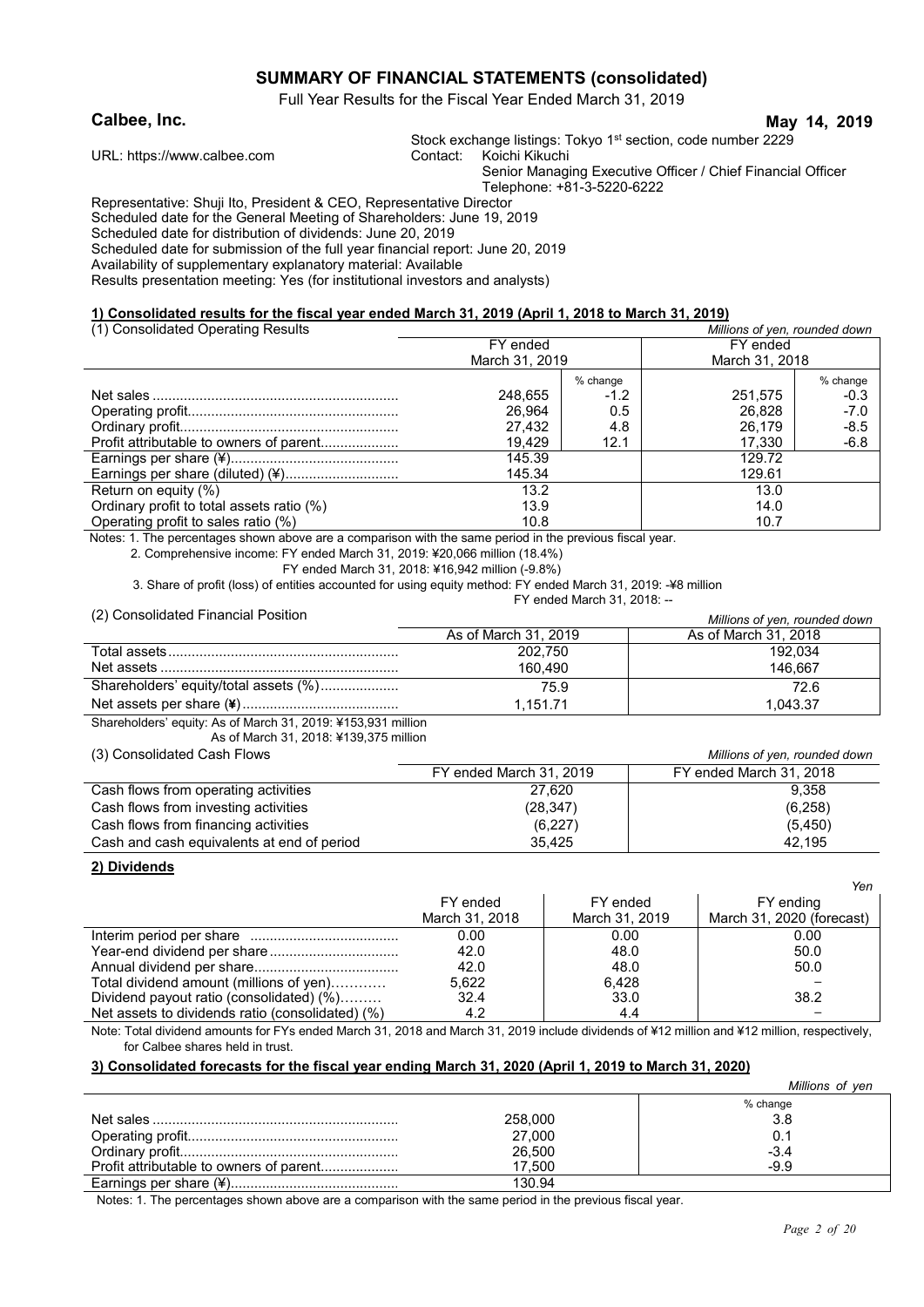#### **Notes**

- (1) Transfers of important subsidiaries during the period (transfers of specified subsidiaries resulting in changes in the scope of consolidation): Yes New companies: None Excluded companies: 1 (Calbee-URC, Inc.)
- (2) Changes in accounting policy, changes in accounting estimates, and restatements:
	- 1. Changes in accounting policies following revisions of accounting standards: None
	- 2. Changes in accounting policies other than 1: None
	- 3. Changes in accounting estimates: None
	- 4. Restatements: None
- (3) Number of outstanding shares (common stock)

|                                            | March 31, 2019:          | March 31, 2018:          |
|--------------------------------------------|--------------------------|--------------------------|
| Number of outstanding shares               | 133,921,800 shares       | 133,875,800 shares       |
| (including treasury shares)                |                          |                          |
| Number of treasury shares                  | 267,747 shares           | 292,997 shares           |
|                                            | Fiscal year to March 31, | Fiscal year to March 31, |
|                                            | 2019:                    | 2018:                    |
| Average number of shares during the period | 133,637,330 shares       | 133,603,017 shares       |

Note: Regarding Calbee stock held in trust as treasury stock within shareholders' equity, the number of treasury shares includes 266,915 of these shares as of March 31, 2019 and 292,165 of these shares as of March 31, 2018, and the average number of shares excludes 275,221 treasury shares during the year to March 31, 2019, and 244,120 treasury shares during the year to March 31, 2018.

#### **(Reference) Non-consolidated results for the fiscal year ended March 31, 2019**

| (1) Non-consolidated operating results |                         |            | Millions of yen, rounded down |          |
|----------------------------------------|-------------------------|------------|-------------------------------|----------|
|                                        | FY ended March 31, 2019 |            | FY ended March 31, 2018       |          |
|                                        |                         | $%$ change |                               | % change |
| Net sales                              | 194.096                 | 3.7        | 187.126                       | $-2.0$   |
| Operating profit                       | 24.708                  | $-3.4$     | 25.567                        | $-0.2$   |
| Ordinary profit                        | 25.831                  | $-0.5$     | 25.973                        | 1.3      |
| Net profit                             | 15.825                  | $-10.8$    | 17.751                        | 5.0      |
| Earnings per share (¥)                 | 118.42                  |            |                               | 132.86   |
| Earnings per share (diluted) (¥)       | 118.38                  |            | 132.75                        |          |

#### (2) Non-consolidated financial position *Millions of yen, rounded down*

| As of March 31, 2019 | As of March 31, 2018 |
|----------------------|----------------------|
| 186.460              | 175.158              |
| 145.692              | 135.589              |
| 78.1                 | 77.4                 |
| 1,090.05             | 1.014.97             |
|                      |                      |

Shareholders' equity: As of March 31, 2019: ¥145,689 million, As of March 31, 2018: ¥135,582 million

#### **Financial Statements are not subject to audit by a certified public accountant or audit firm**

#### **Appropriate use of financial forecasts and other items**

- Forecasts, etc., recorded in this document include forward-looking statements that are based on management's estimates, assumptions and projections at the time of publication. A number of factors could cause actual results to differ materially from expectations. For further information on assumptions used in forecasts please see Page 9, 1. Overview of Operating Results (4) Consolidated forecasts.
- 2. The earnings per share forecast for the fiscal year ending March 31, 2020 is calculated using 133,654,053 shares as the expected average number of shares for the period.
- 3. Calbee, Inc. has scheduled a conference for institutional investors and analysts for May 15, 2019. A video of the conference will be made available on our Japanese website after the conference.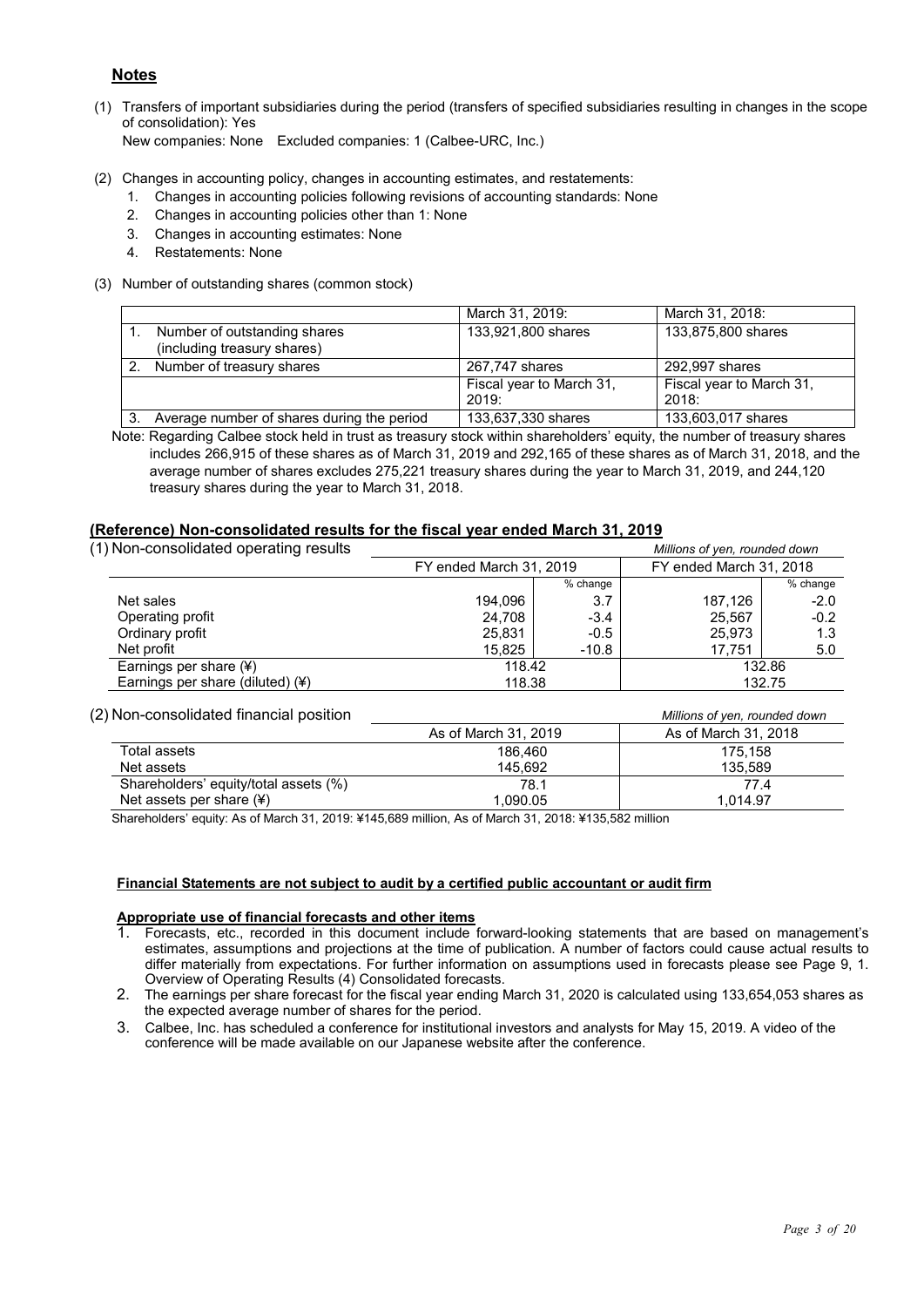### **Contents**

| 1. Overview of operating results                                                             |     |
|----------------------------------------------------------------------------------------------|-----|
|                                                                                              | 5   |
|                                                                                              | 9   |
|                                                                                              | 9   |
|                                                                                              | 10  |
| 2. Basic policy for profit distribution and dividends for fiscal year to March 2019 and 2020 | 10  |
| 3. Basic approach to selection of accounting standards                                       | 10  |
| 4. Consolidated financial statements and key notes                                           |     |
|                                                                                              | 11  |
|                                                                                              | 13  |
|                                                                                              | 15  |
|                                                                                              | 17  |
|                                                                                              | 19  |
|                                                                                              | 19  |
|                                                                                              | 19  |
|                                                                                              | 19  |
|                                                                                              | 20  |
|                                                                                              | -20 |
|                                                                                              |     |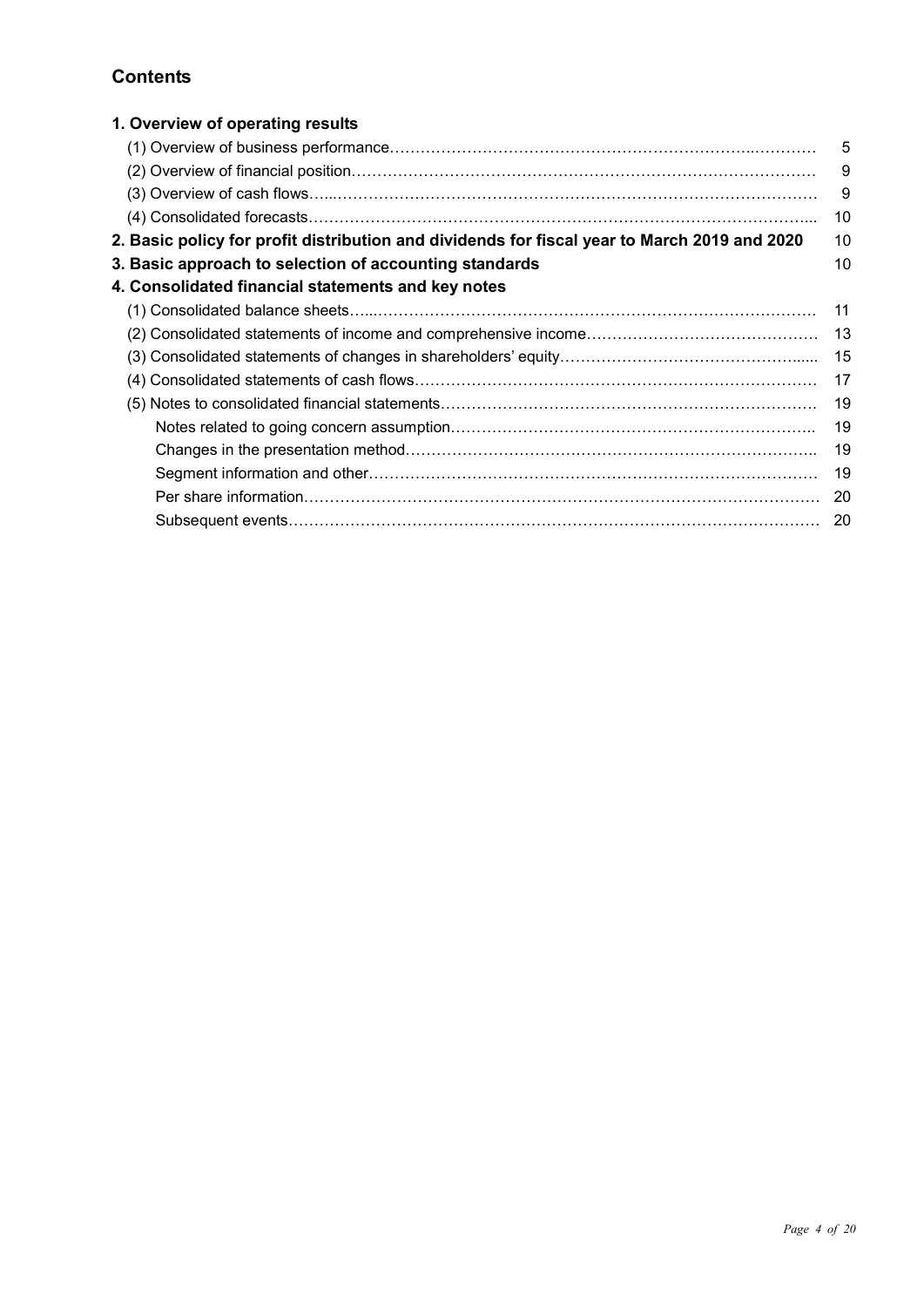#### **1. Overview of operating results**

#### **(1) Overview of business performance**

(All comparisons are with the same period of the previous fiscal year, unless stated otherwise.)

During the fiscal year ended March 2019, the Japanese economy continued a mild recovery amid continued improvement in the employment and income environments backgrounded by strong domestic demand and moves toward a recovery in personal consumption, despite persistent future risks in the global economy such as US-China trade friction and a deceleration in the Chinese economy. However, factors such as increasingly serious labor shortages and the rising price of oil have negatively affected domestic business conditions. Additionally, looking at aspirations towards foods, which affects Calbee Group's (hereafter "Calbee") business, their needs are becoming increasingly diversified as their aspirations for health and convenience remain high due to factors including lengthening lifespans, an increasing proportion of women working, and reduction in the size of households.

In this environment, Calbee continued to advance its business activities with management based on the key policies of innovation (growth strategy) and cost reduction.

For the domestic business, although last year's potato shortage had a significant effect on the production and sale of potato-based snacks, this year we secured sufficient supplies of potatoes and conducted proactive sales promotional activities such as a *Potato Chips* increased volume campaign. In addition, we conducted advertising campaigns and expanded sales of individual portion new snack products such as *Tomorico* and *Edamarico* nation-wide, as initiatives to capture new customer segments. In cereal product *Frugra* we made an effort to cultivate new customers through measures such as expanding the size line-up of existing products. However, with the aim of focusing our business selection, we also transferred a portion of our shares in Garden Bakery, Inc. (engaged in manufacturing and sale of bread and confectioneries) in April 2018 and all shares in CalNeCo, Inc. (engaged in production and sale of sales promotional tools) in September 2018.

In overseas business, we focused on expanding our business in areas including North America, Greater China, Indonesia and the UK. In North America, we conducted sales promotional activities for existing snack products and developed new products while simultaneously reducing costs and controlling sales promotional costs in an effort to improve earnings. For expanding *Frugra* sales to China, we launched production lines in our Kyoto factory from August 2018 and aimed to expand sales channels. In Indonesia, in light of strong demand we strengthened our *Potato Chips* production capacity. In the UK, in October 2018 we acquired confectionary company Seabrook Crisps Limited, which owns a potato chips brand, to further expand our business and strengthen our brand. Elsewhere, as the result of having scrutinized the profitability of our overseas businesses, we decided to liquidate our Philippine joint venture business engaged in manufacturing and selling snacks, transferring all shares of Calbee-URC, Inc. in September 2018, and changing to licensed production and sale under our brand.

Consolidated net sales for the fiscal year ended March 2019 decreased 1.2% to ¥248,655 million. Operating income increased 0.5% to ¥26,964 million, and the operating profit ratio was 10.8%, an increase of 0.1 percentage points. In domestic business, we were affected by higher costs for raw materials, utilities, distribution, etc., although increased sales of *Potato Chips* and other products contributed to profit. In overseas business, improvements to costs such as reducing losses from disposal and labor cost reductions in North America, as well as expanded sales of *Frugra* in China, contributed to profit. Ordinary income increased 4.8% to ¥27,432 million due to factors including foreign exchange gains of ¥406 million. Profit attributable to owners of parent increased 12.1% to ¥19,429 million, due in part to having transferred all shares of consolidated subsidiary CalNeCo, Inc. in September 2018, recording a ¥2,378 million gain on sales of shares of subsidiaries and associates under extraordinary income.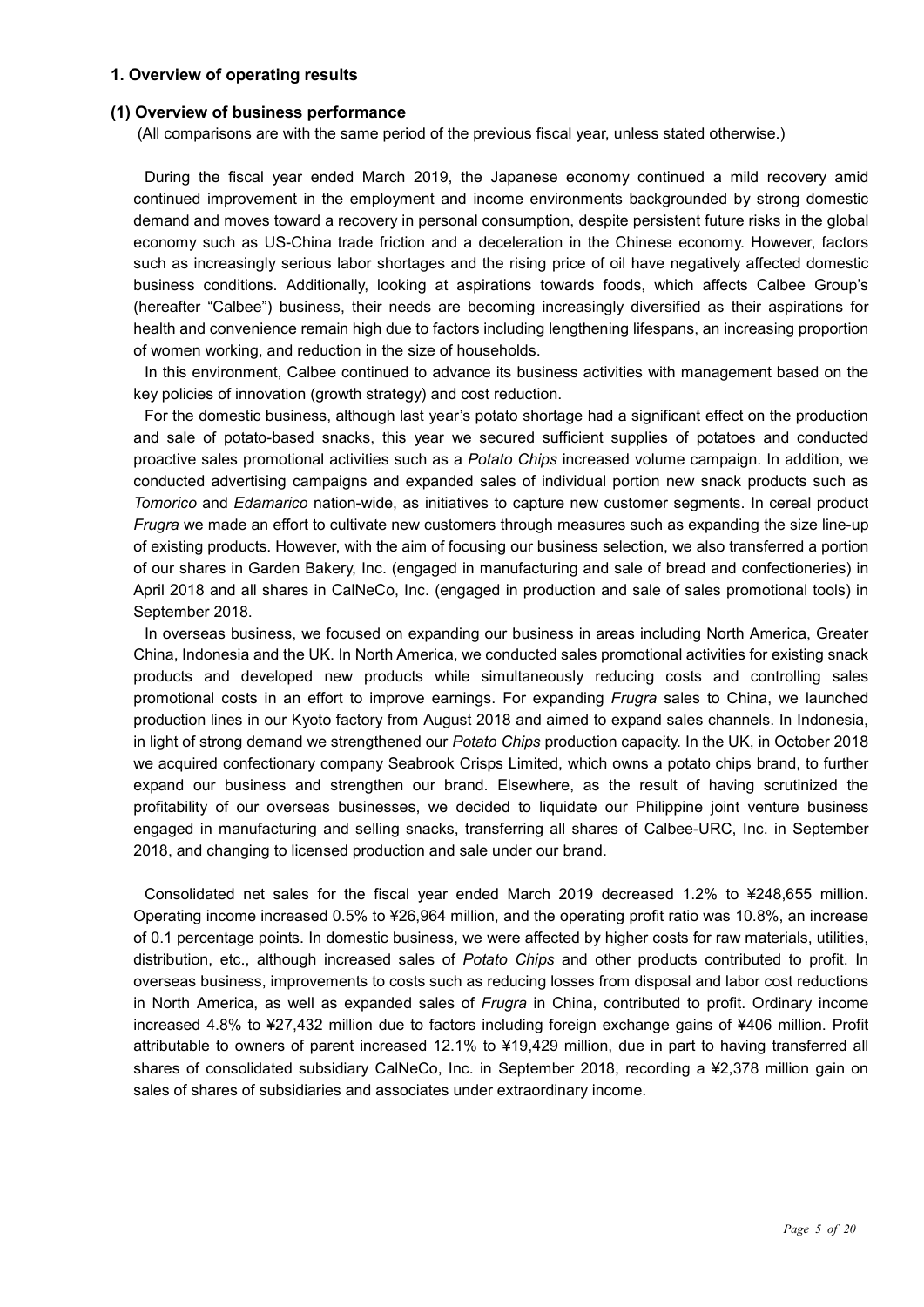*Millions of yen, rounded down*

|                | FY ended<br>March 31, 2019 |       | FY ended<br>March 31, 2018 |               | Growth in<br>yen | Growth on<br>local<br>currency |
|----------------|----------------------------|-------|----------------------------|---------------|------------------|--------------------------------|
|                | Amount                     | %     | Amount                     | $\frac{0}{0}$ |                  | basis                          |
| Domestic sales | 208,193                    | 83.7  | 217,774                    | 86.6          | $-4.4\%$         | $-4.4%$                        |
| Overseas sales | 40,461                     | 16.3  | 33,801                     | 13.4          | $+19.7%$         | $+20.8%$                       |
| Total          | 248,655                    | 100.0 | 251,575                    | 100.0         | $-1.2%$          | $-1.0%$                        |

Results by business are as follows.

*Millions of yen, rounded down* Sales FY ended March 31, 2019 FY ended March 31, 2018 Amount | Growth (%) | Amount 1) Production and sale of snack and  $\left\lceil \frac{1}{247,577} \right\rceil$   $\left\lceil \frac{1}{247,577} \right\rceil$   $\left\lceil \frac{247,577}{247,577} \right\rceil$ Domestic production and sale of Solitestic production and sale of the contract 205,602 -3.8 213,775 Domestic snack foods 180,499 +2.8 +2.8 175,575 Domestic cereals  $23,817$   $-0.1$  23,836 Other domestic foods  $\begin{array}{|c|c|c|c|c|c|c|c|c|} \hline \text{Other domestic foods} & & & \text{1,285} & & \text{-91.0} & & \text{14,363} \ \hline \end{array}$ Overseas production and sale of snack and other foods business  $40,461$  +19.7  $33,801$ Overseas snack foods  $\begin{array}{|c|c|c|c|c|c|c|c|} \hline \end{array}$  35,178 +12.5 31,266 Overseas cereals 1.1 108.5 | 5,283 | 108.5 | 2,534 2) Other businesses 2,590 -35.2 3,998 Total 248,655 -1.2 251,575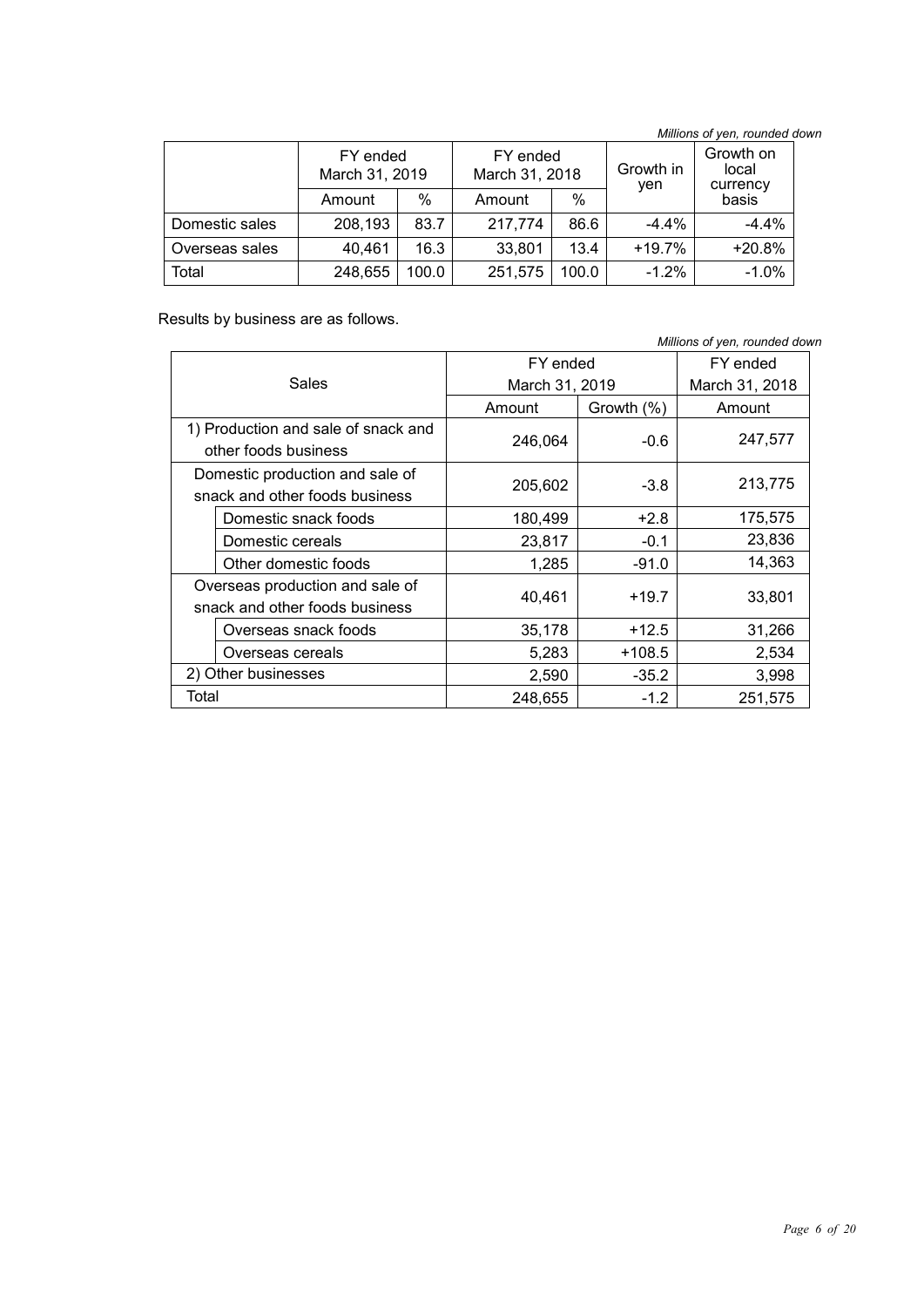#### 1) Production and sale of snacks and other foods business Domestic production and sale of snack and other foods business

#### ・Domestic snack foods:

Sales of domestic snack foods rose year on year, with higher demand for *Potato Chips* driving sales growth and increased sales of new products using new ingredients contributing. However, sales of *Jagabee*, flour-based snacks and corn-based snacks, and bean-based snacks decreased due to a weak recovery from the negative effect of increased demand for *Potato Chips*.

*Millions of yen, rounded down*

Sales of domestic snack foods by product are as follows.

| <i>Millions of yen, founded down</i> |                |          |                |  |  |
|--------------------------------------|----------------|----------|----------------|--|--|
| Sales                                |                | FY ended |                |  |  |
|                                      | March 31, 2019 |          | March 31, 2018 |  |  |
|                                      | Amount         | Growth   | Amount         |  |  |
| Potato-based snacks                  | 133,068        | $+5.4%$  | 126,305        |  |  |
| Potato Chips                         | 84,129         | +9.2%    | 77,007         |  |  |
| Jagarico                             | 37,402         | +4.8%    | 35,695         |  |  |
| Jagabee/ Jaga Pokkuru                | 11,537         | $-15.2%$ | 13,602         |  |  |
| Flour-based snacks                   | 20,775         | $-7.3%$  | 22,405         |  |  |
| Kappa Ebisen                         | 9,705          | $-9.4%$  | 10,707         |  |  |
| Sapporo Potato, etc.                 | 11,069         | $-5.4%$  | 11,697         |  |  |
| Corn- and bean-based snacks          | 15,882         | $-5.4%$  | 16,785         |  |  |
| Other snacks                         | 10,773         | $+6.9%$  | 10,078         |  |  |
| Domestic snack foods total           | 180,499        | $+2.8%$  | 175,575        |  |  |

- Sales of potato-based snacks increased year on year. Sales of *Potato Chips* increased on the effect of having made adjustments to sales items in the first quarter of the previous fiscal year due to a potato shortage, and the implementation of an increased volume promotional campaign in the first quarter, which succeeded in expanding sales of products including regular items led by *Usu-Shio-Aji* and strong sales of *Kata-Age Potato.* Sales also increased for *Jagarico*, due to sales of *Tomorico* and *Edamarico*, individual portion snacks, which were launched nationwide with a TV commercial. *Jagabee/ Jaga Pokkuru* sales decreased, due to a slump in sales of *Jagabee* regular items, although sales of *Jaga Pokkuru* were firm.
- Sales of flour-based snacks decreased year on year due to demand not reaching the high level of the previous year, despite investment in *Kappa Ebisen* limited time products.
- Sales of corn- and bean-based snacks decreased year on year as products such as *Cheetos*  made a weak recovery from the negative effect of increased demand for *Potato Chips*, despite contributions to sales of *Dragon Potato*, launched this fiscal year as a Japan Frito-Lay product.
- Sales of other snacks increased year on year due to expanded sales of new individual portion snacks *miino* and *Kiwajaga*, despite decreased sales of *Potato Chips Crisp*, a product range experiencing slow sales despite the launch of new flavors.
- ・Domestic cereals:

Sales of domestic cereals were flat year on year. Although demand from Chinese retail stores increased steadily, domestic demand did not increase despite enhancement of the *Frugra* product line-up, including S size and individual portion size—whose purpose is to generate new domestic customers—the renewal of *Frugra Less Carbohydrates*, and continuous investment in limited time products.

・Other domestic foods:

Sales of other domestic foods decreased significantly year on year due to the transfer of the bakery business in April 2018.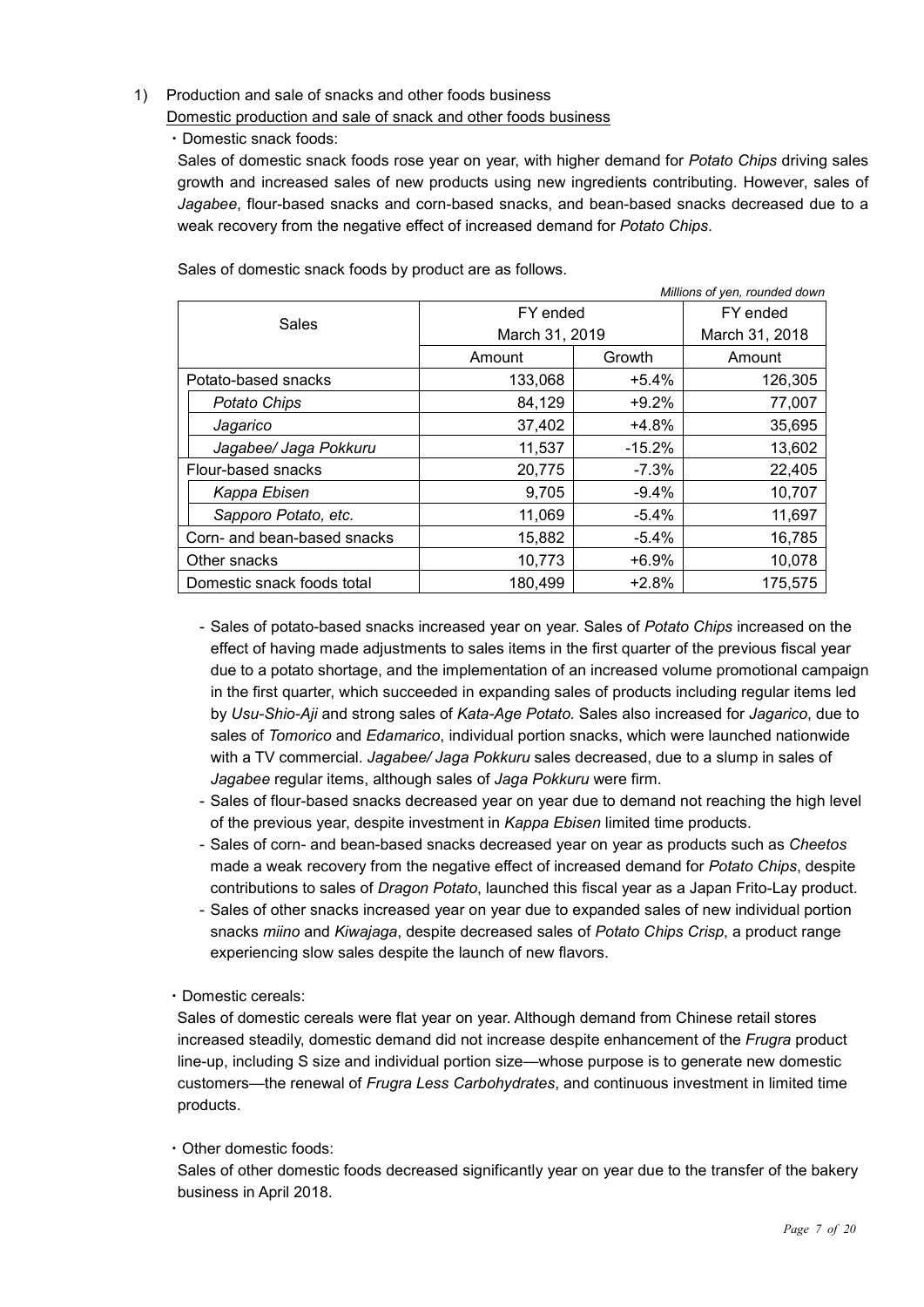Overseas production and sale of snack and other foods business

・Overseas snack foods:

Sales of overseas snack foods increased year on year. In Europe, sales increased significantly on the acquisition of UK confectionery company Seabrook Crisps Limited in October 2018. In Australia, sales of bean-based snack *Harvest Snaps* have continued to grow firmly since market launch. In Indonesia, sales increased driven by the contributions of *Potabee* potato chips and *Krisbee Krunchy*, a corn-based snack launched in March 2018. Sales in North America were sluggish despite the launch of *Harvest Snaps* made using organic beans due to delays in its introduction by a large customer. However, in South Korea sales declined due to continued weak sales.

#### ・Overseas cereals:

Sales of overseas cereals increased significantly year on year. *Frugra* sales to China expanded via cross-border e-commerce following its launch in the previous fiscal year, as well as Chinese domestic e-commerce launched this year with the expansion of production facilities in Japan.

Regional breakdown of sales performance by overseas businesses engaged in production and sale of snack and other foods.

|       |                                                                         |                  |          | Millions of yen, rounded down |
|-------|-------------------------------------------------------------------------|------------------|----------|-------------------------------|
|       |                                                                         | FY ended         |          | FY ended                      |
| Sales |                                                                         | March 31, 2019   |          | March 31, 2018                |
|       |                                                                         | Amount           | Growth   | Amount                        |
|       | North America                                                           | $+1.0%$<br>9.941 |          | 9,843                         |
|       | Greater China*                                                          | 11,339           | $+30.1%$ | 8,718                         |
| Asla  | South Korea                                                             | 4,636            | $-12.2%$ | 5,283                         |
|       | Other Asian regions and<br>Australia**                                  | 10,350           | $+21.0%$ | 8,551                         |
|       | Europe                                                                  | 4,193            | +198.6%  | 1,404                         |
|       | Overseas production and sale of<br>snack and other foods business total | 40,461           | $+19.7%$ | 33,801                        |

\*Greater China: China, Taiwan and Hong Kong.

\*\*Other Asian regions and Australia: Thailand, Philippines, Singapore, Indonesia and Australia.

#### 2) Other businesses

Other businesses include logistics and promotional tool sales.

Sales of other businesses decreased significantly year on year due to the transfer of all shares of consolidated subsidiary CalNeCo, which is engaged in the sale and production of sales promotional tools, in September 2018.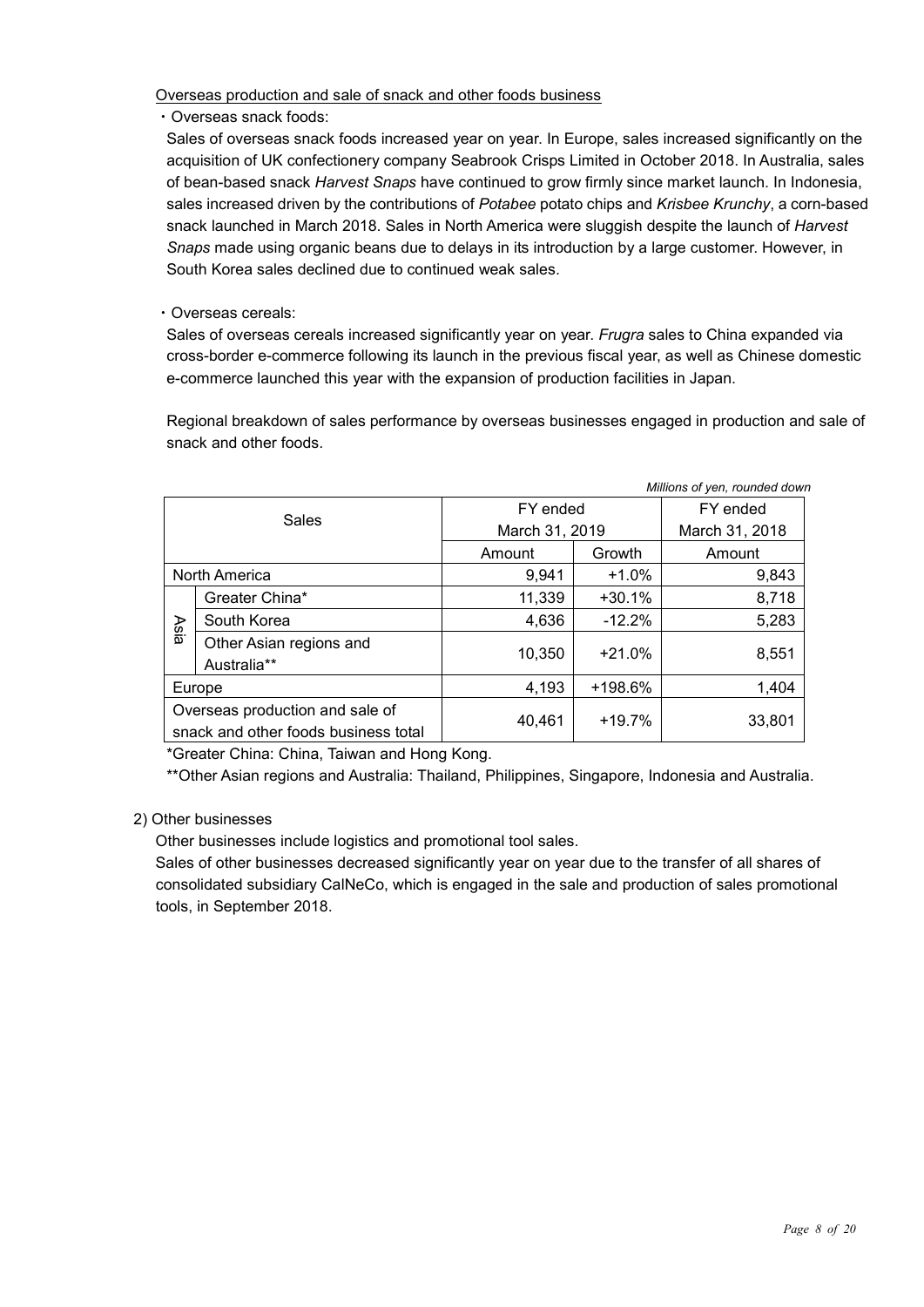#### **(2) Overview of financial position**

(All comparisons are with the end of the previous fiscal year, unless stated otherwise.)

The partial amendment to the "Accounting Standard on Tax Effect Accounting" (Accounting Standards Board of Japan Statement No. 28, February 16, 2018) has been applied from the first day of the first quarter of the consolidated accounting period, and figures for the previous year have been restated accordingly to enable year-on-year comparison.

Total assets as of March 31, 2019 were ¥202,750 million, an increase of ¥10,715 million. The primary factor contributing to this outcome was the acquisition of securities for investment purposes.

Liabilities decreased ¥3,106 million to ¥42,260 million, primarily due to a decrease in net defined benefit liabilities.

Net assets increased ¥13,822 million to ¥160,490 million due to an increase in retained earnings.

The shareholders' equity ratio increased 3.3 percentage points from the end of the previous fiscal year to 75.9%.

#### **(3) Overview of cash flows**

Cash and cash equivalents as of March 31, 2019 were ¥35,425 million, ¥6,769 million lower than at the end of the previous fiscal year.

#### Cash flows from operating activities

Operating activities during the period ended March 2019 resulted in a net cash inflow of ¥27,620 million, an increase in cash inflow of ¥18,262 million compared with the previous fiscal year, primarily due to a decrease in notes and accounts receivable - trade.

#### Cash flows from investing activities

Investing activities during the period ended March 2019 resulted in a net cash outflow of ¥28,347 million, an increase in cash outflow of ¥22,089 million compared with the previous fiscal year, due to factors including an increase in outflows from the purchase of securities, a decrease in inflows from proceeds from redemption of securities, and an increase in outflows from the purchase of shares of subsidiaries resulting in change in scope of consolidation.

#### Cash flows from financing activities

Financing activities during the period ended March 2019 resulted in a net cash outflow of ¥6,227 million, an increase in cash outflow of ¥776 million compared with the previous fiscal year, primarily due to the absence of capital increases from non-controlling interests that were included in the previous fiscal year.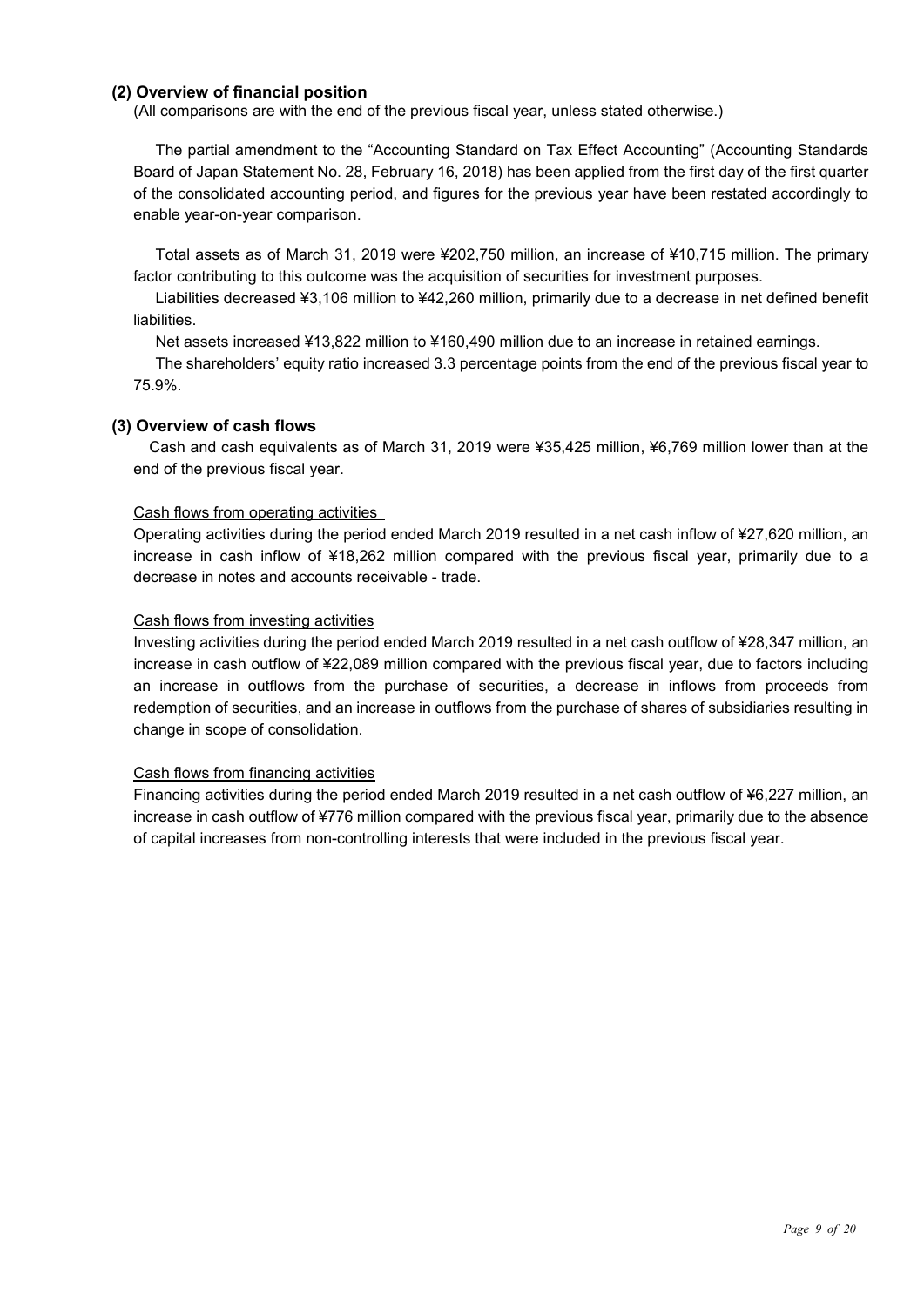#### **(4) Consolidated forecasts**

Calbee has formulated its Medium-term Plan (the fiscal year ending March 2020 to fiscal year ending March 2024), "Transformation and challenge toward achieving next generation growth" as a management policy. By undertaking transformations and challenges, we will achieve sustainable growth through building a foundation in response to changes in the business environment. As the first year of the Medium-term Plan, in the fiscal year ending March 2020 we will strengthen existing domestic business and expand overseas business.

In domestic business, we expect the business environment to become more difficult, with continued rises in distribution costs and raw material prices. There is also concern that the future consumption tax increase will impact consumer sentiment. In this environment, Calbee will continue to aim for sales growth by strengthening our product line-up in response to diverse needs while advancing price rises and revising content standards. In cereals, in addition to *Frugra* we plan to expand products that support diverse lifestyles to expand a customer base. In addition, we will promote automation and labor saving, the use of AI, and other measures to improve productivity and efficiency, aiming to increase the profitability of existing domestic business.

In overseas business, we will promote new product launches and brand penetration while aiming to strengthen sales and expand our business, positioning North America, Greater China, the UK and Indonesia as key regions.

Based on the above, for the fiscal year ending March 2020 we forecast consolidated net sales increasing 3.8% to ¥258,000 million, operating profit increasing 0.1% to ¥27,000 million, ordinary profit decreasing 3.4% to ¥26,500 million, and profit attributable to owners of parent decreasing 9.9% to ¥17,500 million.

#### **2. Basic policy for profit distribution and dividends for fiscal year to March 2019 and 2020**

Calbee recognizes that the distribution of profits to shareholders is an important management matter. Our policy is to consistently and actively distribute profits with a medium-term target consolidated payout ratio of over 40%, while striving to improve our profitability. We will leverage our internal reserves for capital investment and other measures aimed at raising our corporate value.

On the basis of our basic policy and in consideration of our consolidated results and financial position, we plan to pay an annual dividend of ¥48 per share, an increase of ¥6 per share, for the fiscal year ended March 2019 (to be presented at the 70th Annual General Meeting of Shareholders, June 19, 2019). The consolidated payout ratio will be 33.0%.

For the fiscal year ending March 2020, we plan to increase the annual dividend by ¥2 to ¥50 per share, for an effective consolidated payout ratio of 38.2%.

As prescribed by Article 454 Clause 5 of the Companies Act, the Articles of Incorporation stipulate that the Company is able to pay interim dividends. However, a dividend will be paid once annually upon review of certain factors including the annual results.

#### **3. Basic approach to selection of accounting standards**

With the aims of enhancing management of the business and enabling international comparison of financial information in capital markets through the unification of accounting standards, Calbee is considering the adoption of International Financial Reporting Standards (IFRS).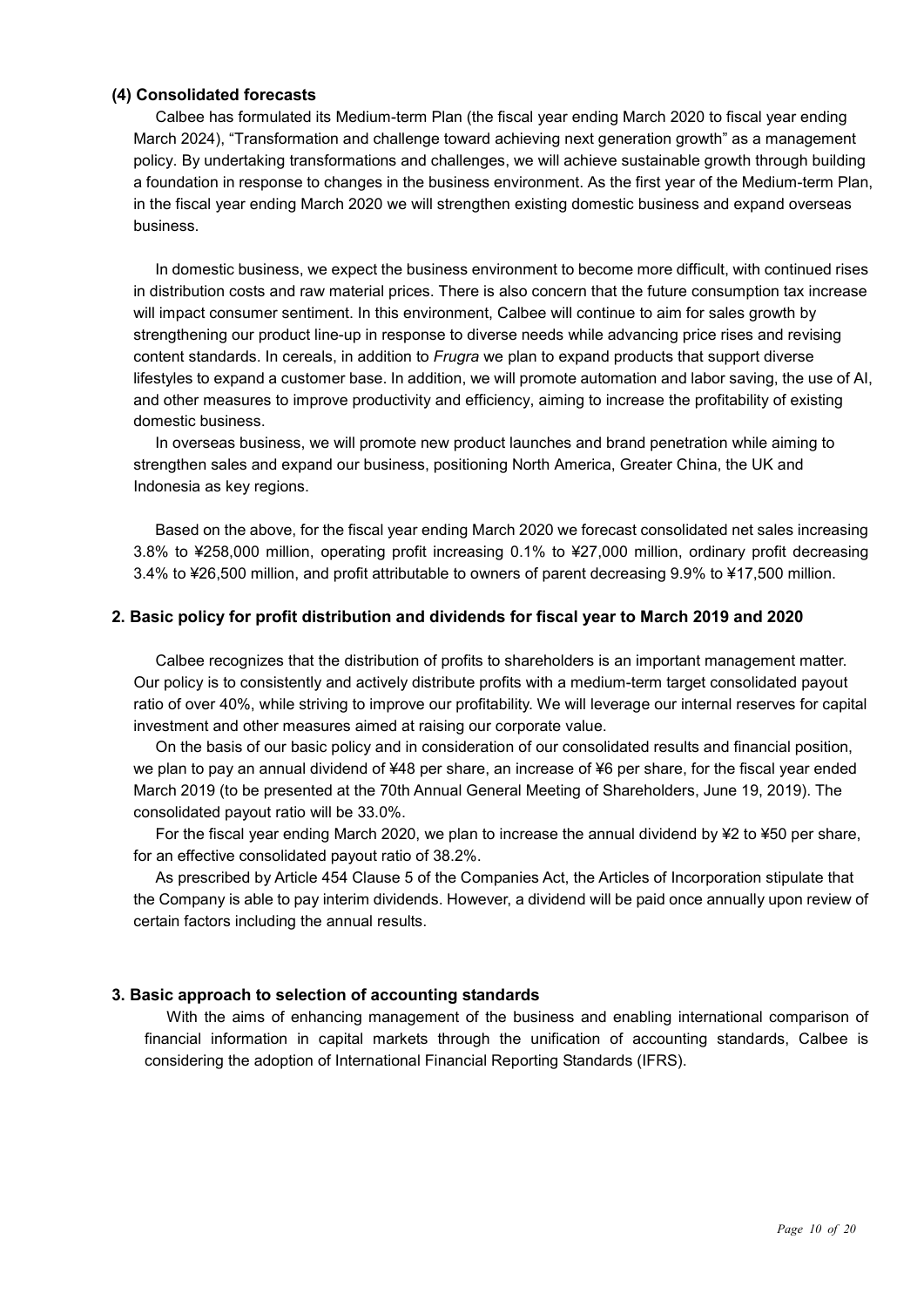#### **4. Consolidated financial statements and key notes**

**(1) Consolidated balance sheets**

*Millions of yen, rounded down*

As of March 31, 2019 As of March 31, 2018

| <b>Assets</b>                          |           |           |
|----------------------------------------|-----------|-----------|
| <b>Current assets</b>                  |           |           |
| Cash and deposits                      | 12,992    | 23,559    |
| Notes and accounts receivable - trade  | 39,736    | 41,749    |
| <b>Securities</b>                      | 42,760    | 22,998    |
| Inventories                            | 11,309    | 10,748    |
| Other                                  | 5,067     | 5,323     |
| Allowance for doubtful accounts        | (8)       | (23)      |
| <b>Total current assets</b>            | 111,858   | 104,356   |
| Non-current assets                     |           |           |
| Property, plant and equipment          |           |           |
| <b>Buildings and structures</b>        | 67,497    | 67,961    |
| Accumulated depreciation               | (38, 613) | (40, 538) |
| Buildings and structures, net          | 28,883    | 27,423    |
| Machinery, equipment and vehicles      | 102,261   | 99,524    |
| Accumulated depreciation               | (72, 450) | (71, 353) |
| Machinery, equipment and vehicles, net | 29,811    | 28,171    |
| Land                                   | 11,391    | 11,556    |
| Leased assets                          | 538       | 581       |
| Accumulated depreciation               | (310)     | (225)     |
| Leased assets, net                     | 228       | 355       |
| Construction in progress               | 1,224     | 4,523     |
| Other                                  | 4,463     | 4,444     |
| Accumulated depreciation               | (3, 451)  | (3,378)   |
| Other, net                             | 1,012     | 1,066     |
| Total property, plant and equipment    | 72,552    | 73,096    |
| Intangible assets                      |           |           |
| Goodwill                               | 5,688     | 922       |
| Other                                  | 2,016     | 2,468     |
| Total intangible assets                | 7,704     | 3,391     |
| Investments and other assets           |           |           |
| Investment securities                  | 2,222     | 2,315     |
| Long-term loans receivable             | 240       | 61        |
| Deferred tax assets                    | 4,421     | 4,469     |
| Retirement benefit asset               | 2,111     | 2,175     |
| Other                                  | 1,697     | 2,295     |
| Allowance for doubtful accounts        | (59)      | (126)     |
| Total investments and other assets     | 10,634    | 11,190    |
| Total non-current assets               | 90,891    | 87,678    |
| <b>Total assets</b>                    | 202,750   | 192,034   |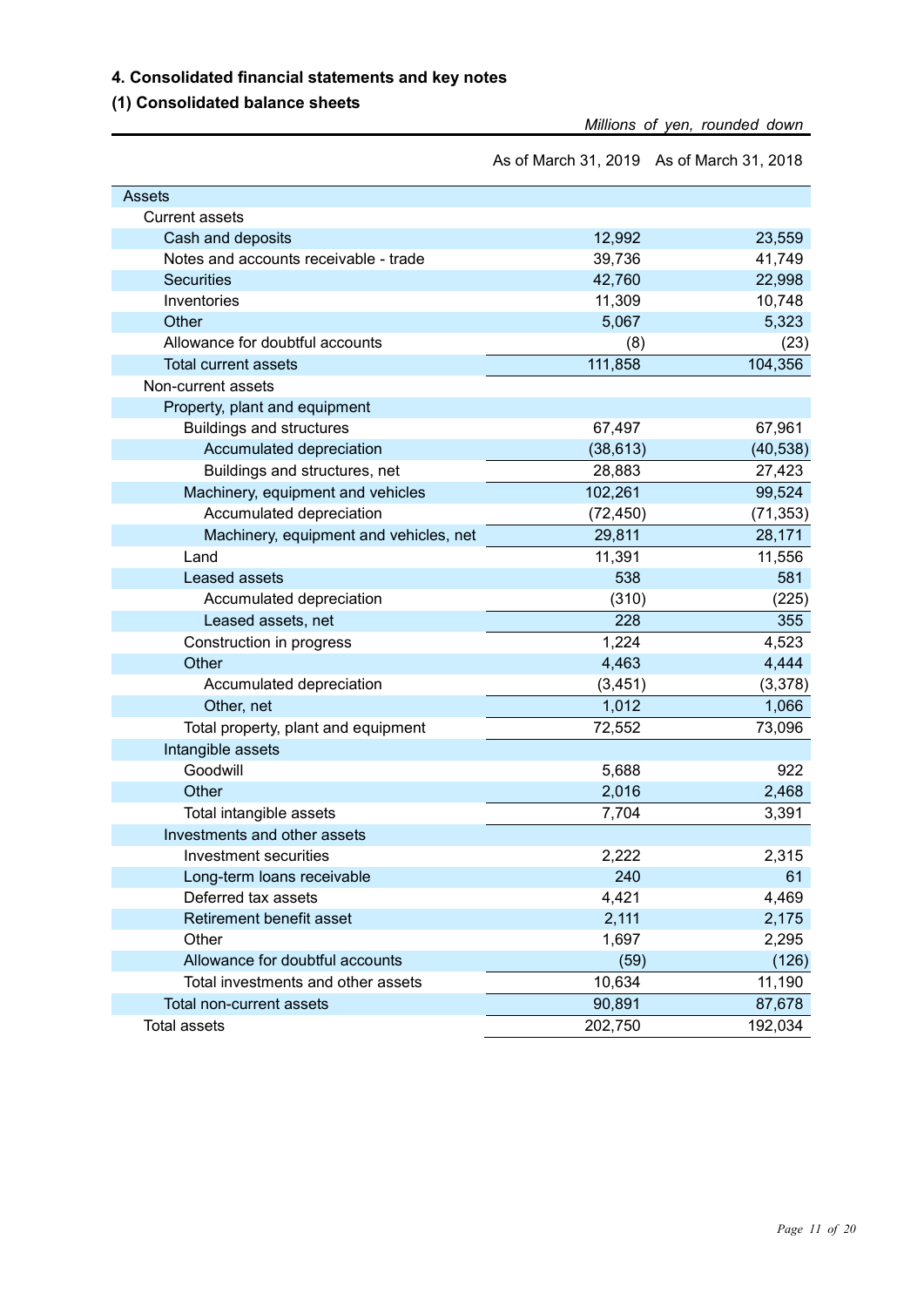As of March 31, 2019 As of March 31, 2018

| Liabilities                                                              |         |                |
|--------------------------------------------------------------------------|---------|----------------|
| <b>Current liabilities</b>                                               |         |                |
| Notes and accounts payable - trade                                       | 8,987   | 9,728          |
| Short-term loans payable                                                 | 1,027   | 1,129          |
| Lease obligations                                                        | 104     | 119            |
| Accounts payable - other                                                 | 5,878   | 6,273          |
| Income taxes payable                                                     | 5,478   | 5,252          |
| Provision for bonuses                                                    | 4,004   | 3,863          |
| Provision for bonuses for directors (and other<br>officers)              | 67      | 117            |
| Provision for stocks payment                                             | 35      | 53             |
| Other                                                                    | 8,459   | 8,867          |
| <b>Total current liabilities</b>                                         | 34,043  | 35,405         |
| Non-current liabilities                                                  |         |                |
| Lease obligations                                                        | 111     | 214            |
| Deferred tax liabilities                                                 | 622     | 651            |
| Provisions for retirement benefits for directors<br>(and other officers) | 286     | 491            |
| Provision for management board incentive plan<br>trust                   | 92      | 90             |
| Retirement benefit liability                                             | 6,531   | 7,674          |
| Asset retirement obligations                                             | 522     | 659            |
| Other                                                                    | 49      | 178            |
| Total non-current liabilities                                            | 8,216   | 9,961          |
| <b>Total liabilities</b>                                                 | 42,260  | 45,366         |
| Net assets                                                               |         |                |
| Shareholders' equity                                                     |         |                |
| Capital stock                                                            | 12,044  | 12,033         |
| Capital surplus                                                          | 4,786   | 4,775          |
| <b>Retained earnings</b>                                                 | 137,453 | 123,647        |
| Treasury shares                                                          | (981)   | (1,073)        |
| Total shareholders' equity                                               | 153,303 | 139,383        |
| Accumulated other comprehensive income                                   |         |                |
| Valuation difference on available-for-sales<br>securities                | 467     | 680            |
| Foreign currency translation adjustment                                  | 278     | 57             |
| Remeasurements of defined benefit plans                                  | (119)   | (745)          |
| Total accumulated other comprehensive income                             | 627     | (7)            |
| Share acquisition rights                                                 | 3       | $\overline{7}$ |
| Non-controlling interests                                                | 6,555   | 7,284          |
| Total net assets                                                         | 160,490 | 146,667        |
| Total liabilities and net assets                                         | 202,750 | 192,034        |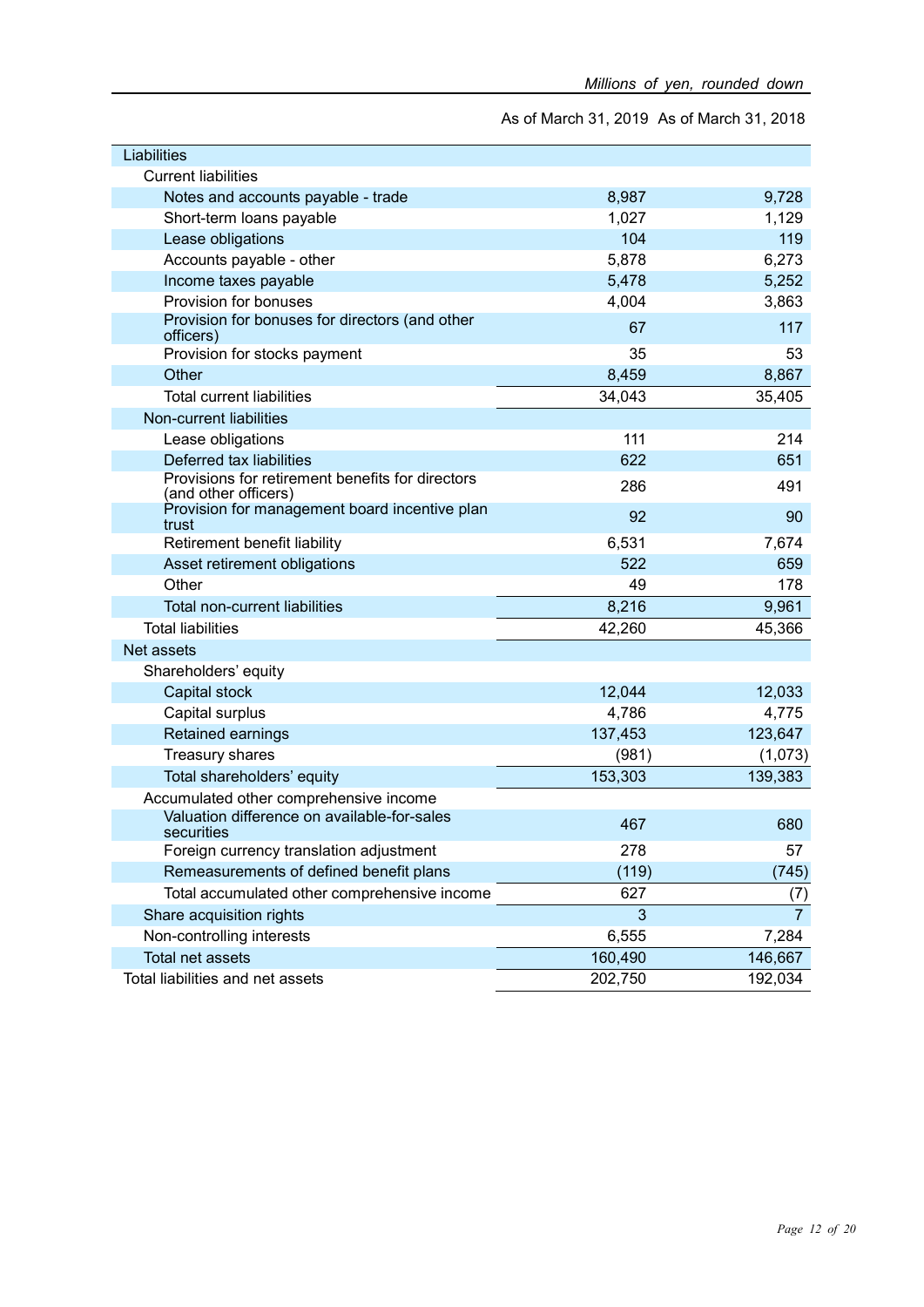#### (2) Consolidated statements of income and comprehensive income **Consolidated statements of income**

|                                                                 | Millions of yen, rounded down      |                                    |
|-----------------------------------------------------------------|------------------------------------|------------------------------------|
|                                                                 | April 1, 2018 to<br>March 31, 2019 | April 1, 2017 to<br>March 31, 2018 |
| Net sales                                                       | 248,655                            | 251,575                            |
| Cost of sales                                                   | 137,534                            | 142,671                            |
| Gross profit                                                    | 111,120                            | 108,904                            |
| Selling, general and administrative expenses                    | 84,156                             | 82,075                             |
| Operating profit                                                | 26,964                             | 26,828                             |
| Non-operating income                                            |                                    |                                    |
| Interest income                                                 | 117                                | 84                                 |
| Dividend income                                                 | 44                                 | 42                                 |
| Share of profit of entities accounted for using equity method   | 1                                  |                                    |
| Foreign exchange gains                                          | 406                                |                                    |
| Real estate income                                              | 26                                 | 77                                 |
| Other                                                           | 255                                | 223                                |
| Total non-operating income                                      | 852                                | 428                                |
| Non-operating expenses                                          |                                    |                                    |
| Interest expenses                                               | 71                                 | 78                                 |
| Share of loss of entities accounted for using equity method     | 10                                 |                                    |
| Depreciation                                                    | 92                                 | 41                                 |
| Loss on valuation of inventories                                | 64                                 |                                    |
| Cost of real estate                                             | 18                                 | 35                                 |
| Foreign exchange losses                                         |                                    | 562                                |
| Other                                                           | 127                                | 360                                |
| Total non-operating expenses                                    | 384                                | 1,078                              |
| Ordinary profit                                                 | 27,432                             | 26,179                             |
| Extraordinary income                                            |                                    |                                    |
| Gain on sales of non-current assets                             | 36                                 | 6                                  |
| Gain on sales of shares of subsidiaries and associates          | 2,378                              |                                    |
| Gain on sales of investment securities                          | 52                                 |                                    |
| Gain on liquidation of business                                 | 477                                |                                    |
| Subsidy income                                                  | 106                                | 185                                |
| Other                                                           | $\overline{c}$                     | 0                                  |
| Total extraordinary income                                      | 3,053                              | 193                                |
| <b>Extraordinary losses</b>                                     |                                    |                                    |
| Loss on sales of non-current assets                             | 16                                 | $\overline{2}$                     |
| Loss on retirement of non-current assets                        | 263                                | 160                                |
| Impairment loss                                                 | 839                                | 97                                 |
| Loss on sales of shares of subsidiaries and associates          | 24                                 |                                    |
| Retirement benefits for directors<br>Loss on sale of businesses | 350                                |                                    |
|                                                                 | 222                                |                                    |
| Loss on cancellation of outsourcing agreement<br>Other          | 211<br>87                          |                                    |
|                                                                 |                                    | 13                                 |
| Total extraordinary losses                                      | 2,016                              | 273                                |
| Profit before income taxes                                      | 28,469                             | 26,099                             |
| Income taxes - current                                          | 9,481                              | 8,756                              |
| Income taxes - deferred                                         | (387)                              | 270                                |
| Total income taxes                                              | 9,093                              | 9,026                              |
| Profit                                                          | 19,375                             | 17,072                             |
| Loss attributable to non-controlling interests                  | (53)                               | (258)                              |
| Profit attributable to owners of parent                         | 19,429                             | 17,330                             |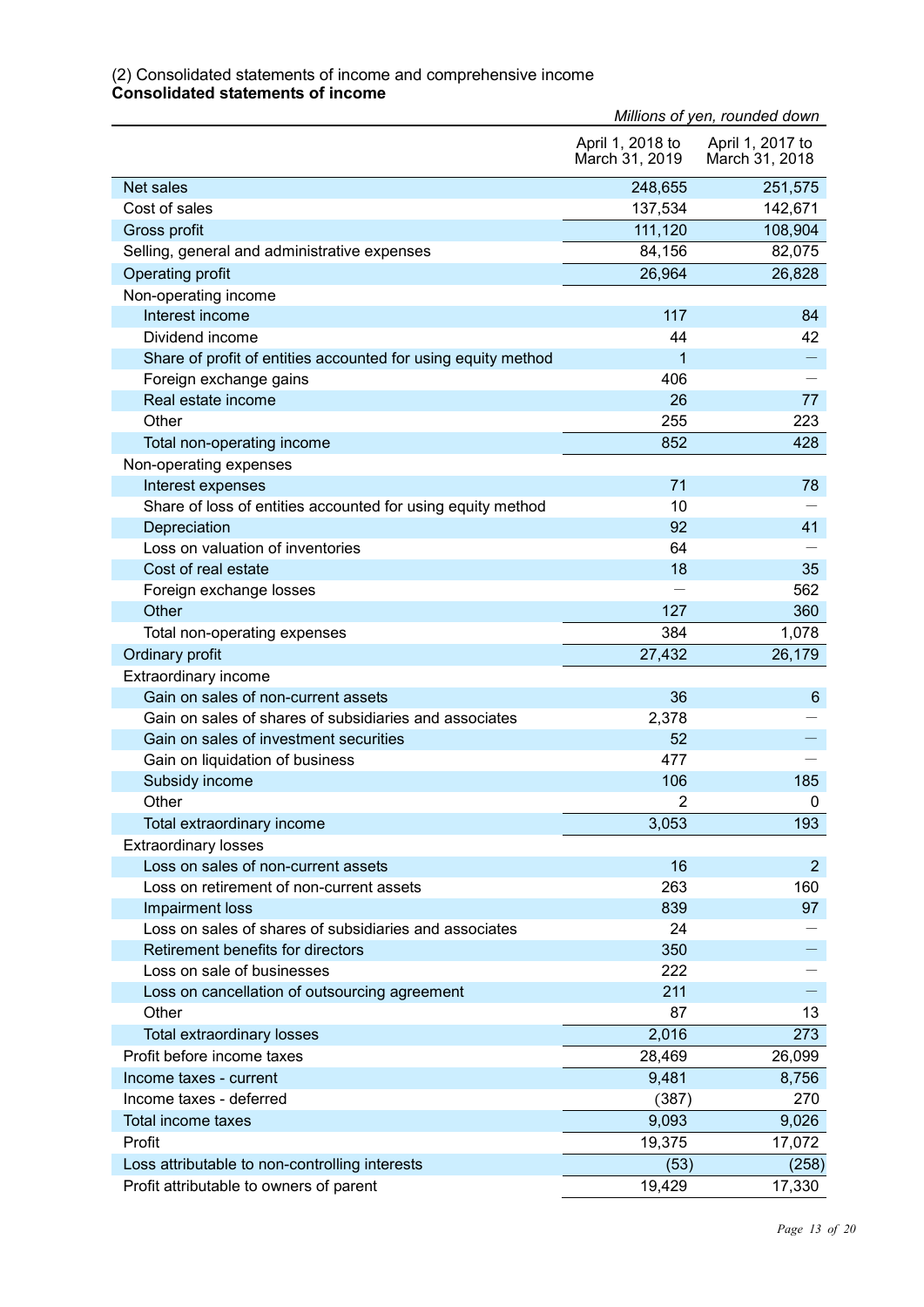Consolidated statements of comprehensive income

|                                                       | Millions of yen, rounded down      |                                    |  |
|-------------------------------------------------------|------------------------------------|------------------------------------|--|
|                                                       | April 1, 2018 to<br>March 31, 2019 | April 1, 2017 to<br>March 31, 2018 |  |
| Profit                                                | 19,375                             | 17,072                             |  |
| Other comprehensive income                            |                                    |                                    |  |
| Valuation difference on available-for-sale securities | (212)                              | 76                                 |  |
| Foreign currency translation adjustment               | 276                                | (633)                              |  |
| Remeasurements of defined benefit plans, net of tax   | 626                                | 428                                |  |
| Total other comprehensive income                      | 690                                | (129)                              |  |
| Comprehensive income                                  | 20,066                             | 16,942                             |  |
| Comprehensive income attributable to:                 |                                    |                                    |  |
| Owners of parent                                      | 20,064                             | 17,400                             |  |
| Non-controlling interests                             |                                    | (457)                              |  |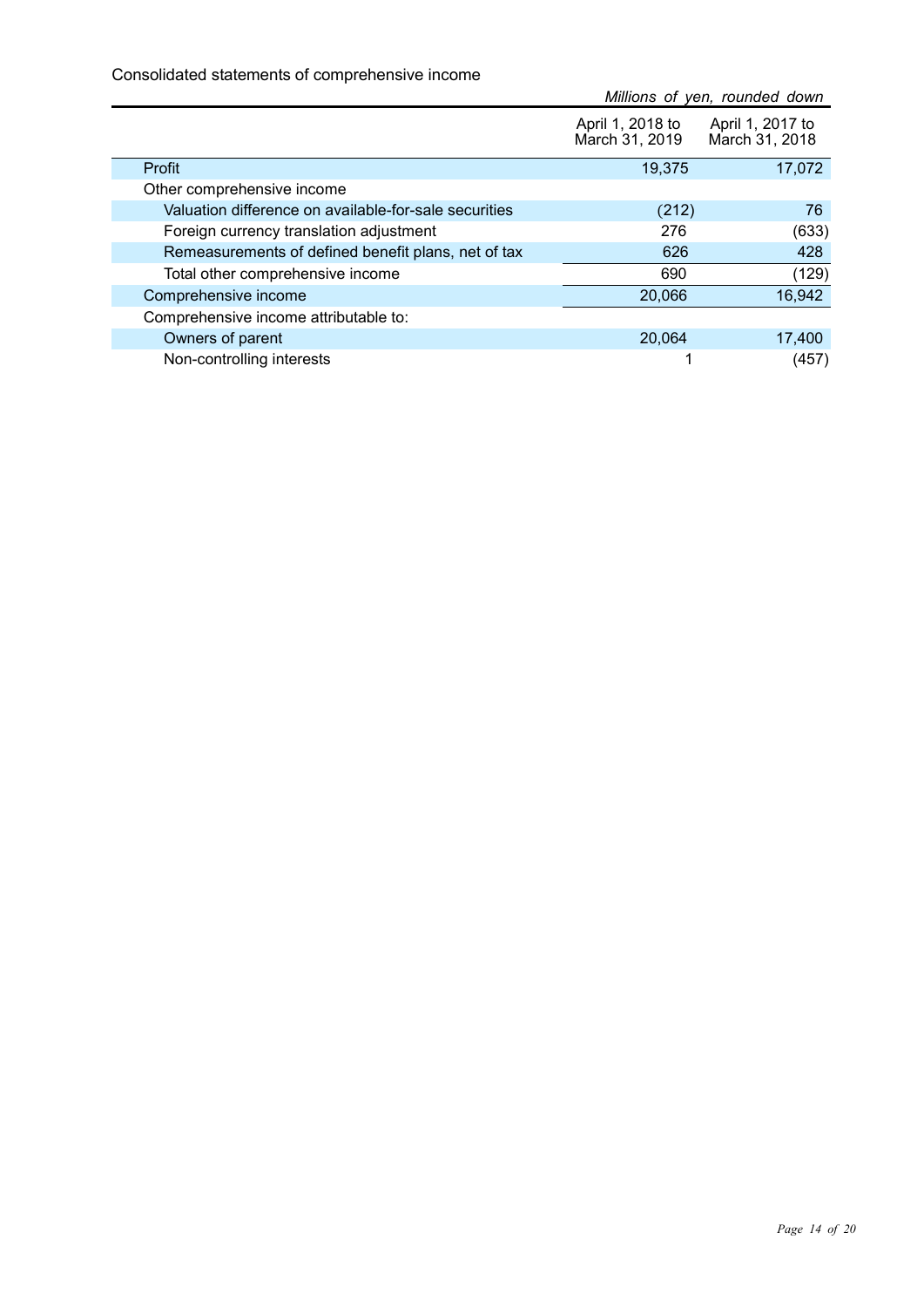#### **(3) Consolidated statements of changes in shareholders' equity**

April 1, 2018 to March 31, 2019

Purchase of shares of consolidated

Net change of items other than

|                                                                       | Shareholders' equity |                               |                      |                    |                                  |  |
|-----------------------------------------------------------------------|----------------------|-------------------------------|----------------------|--------------------|----------------------------------|--|
|                                                                       |                      | Capital stock Capital surplus | Retained<br>earnings | Treasury<br>shares | Total<br>shareholders'<br>equity |  |
| Balance at beginning of current period                                | 12,033               | 4,775                         | 123,647              | (1,073)            | 139,383                          |  |
| Changes of items during period                                        |                      |                               |                      |                    |                                  |  |
| Issuance of new shares - exercise of<br>subscription rights to shares | 10                   | 10                            |                      |                    | 21                               |  |
| Dividends of surplus                                                  |                      |                               | (5,622)              |                    | (5,622)                          |  |
| Profit attributable to owners of parent                               |                      |                               | 19,429               |                    | 19,429                           |  |
| Purchase of treasury shares                                           |                      |                               |                      |                    |                                  |  |
| Disposal of treasury shares                                           |                      |                               |                      | 91                 | 91                               |  |
| Purchase of shares of consolidated<br>subsidiaries                    |                      |                               |                      |                    |                                  |  |
| Net change of items other than<br>shareholders' equity                |                      |                               |                      |                    |                                  |  |
| Total changes of items during period                                  | 10                   | 10                            | 13,806               | 91                 | 13,920                           |  |
| Balance at end of current period                                      | 12,044               | 4,786                         | 137,453              | (981)              | 153,303                          |  |

| shareholders' equity                                                  |                                                                 |                                                  |                                               |                                                          |                                               |               |                     |
|-----------------------------------------------------------------------|-----------------------------------------------------------------|--------------------------------------------------|-----------------------------------------------|----------------------------------------------------------|-----------------------------------------------|---------------|---------------------|
| Total changes of items during period                                  | 10                                                              | 10                                               | 13,806                                        | 91                                                       | 13,920                                        |               |                     |
| Balance at end of current period                                      | 12,044                                                          | 4,786                                            | 137,453                                       | (981)                                                    | 153,303                                       |               |                     |
|                                                                       |                                                                 |                                                  |                                               |                                                          |                                               |               |                     |
|                                                                       |                                                                 |                                                  | Accumulated other comprehensive income        |                                                          |                                               |               |                     |
|                                                                       | Valuation<br>difference on<br>available-for-<br>sale securities | Foreign<br>currency<br>translation<br>adjustment | Remeasurements<br>of defined benefit<br>plans | Total<br>accumulated<br>other<br>comprehensive<br>income | Subscription<br>rights to shares ng interests | Non-controlli | Total net<br>assets |
| Balance at beginning of current period                                | 680                                                             | 57                                               | (745)                                         | (7)                                                      | 7                                             | 7,284         | 146,667             |
| Changes of items during period                                        |                                                                 |                                                  |                                               |                                                          |                                               |               |                     |
| Issuance of new shares – exercise of<br>subscription rights to shares |                                                                 |                                                  |                                               |                                                          | (3)                                           |               | 18                  |
| Dividends of surplus                                                  |                                                                 |                                                  |                                               |                                                          |                                               |               | (5,622)             |
| Profit attributable to owners of parent                               |                                                                 |                                                  |                                               |                                                          |                                               |               | 19,429              |

Purchase of treasury shares **Fig. 1** and the set of the set of treasury shares **Fig. 1** and the set of the set of the set of the set of the set of the set of the set of the set of the set of the set of the set of the set o Disposal of treasury shares 91

subsidiaries -

Net change of items other than<br>shareholders' equity (212) 220 626 634 (729) (94) Total changes of items during period  $(212)$  220 626 634 (3) (729) 13,822 Balance at end of current period  $467$   $467$   $278$   $(119)$   $627$   $3$   $6,555$   $160,490$ 

*Millions of yen, rounded down*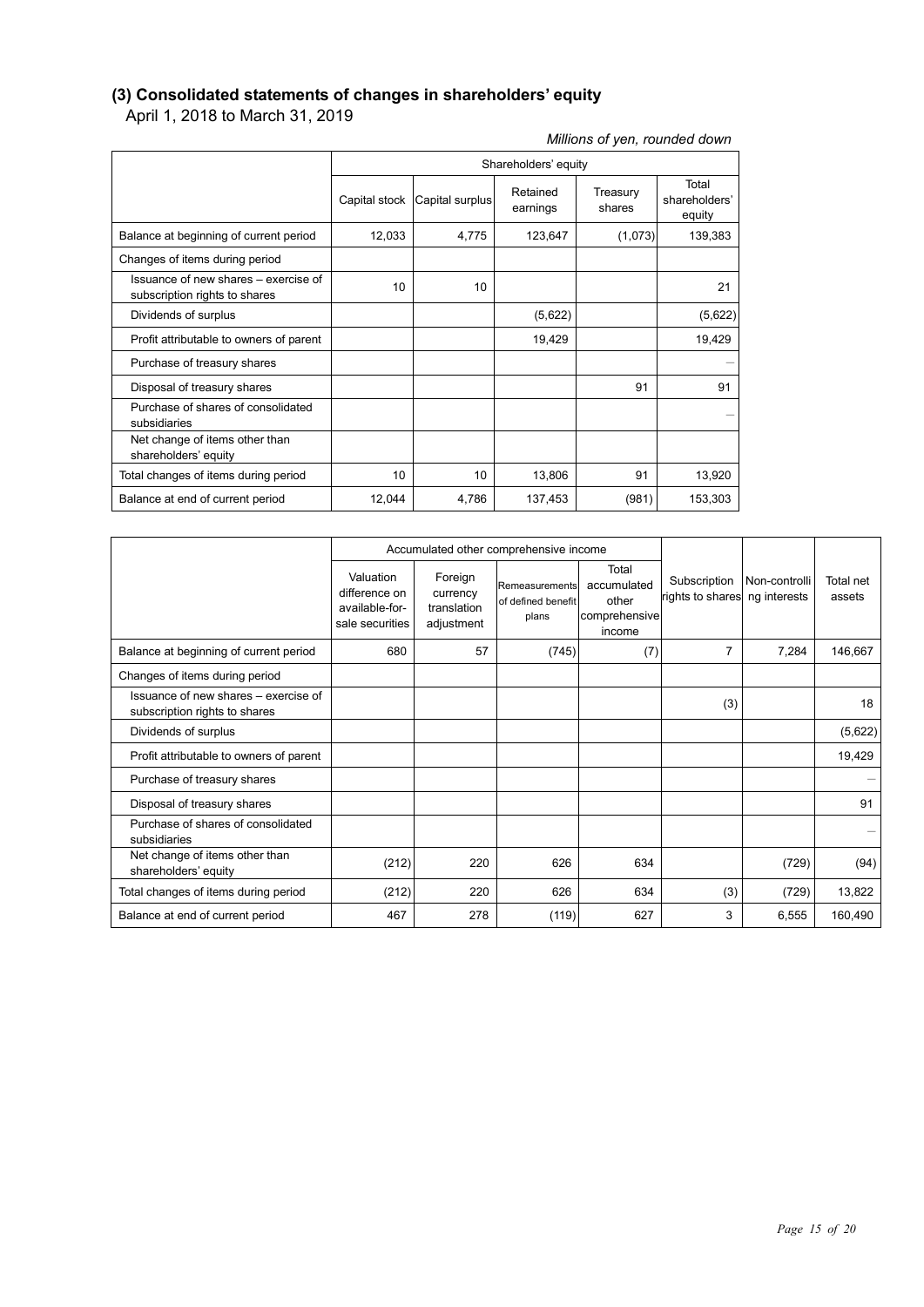#### April 1, 2017 to March 31, 2018

*Millions of yen, rounded down*

|                                                                       | Shareholders' equity |                 |                      |                    |                                  |
|-----------------------------------------------------------------------|----------------------|-----------------|----------------------|--------------------|----------------------------------|
|                                                                       | Capital stock        | Capital surplus | Retained<br>earnings | Treasury<br>shares | Total<br>shareholders'<br>equity |
| Balance at beginning of current period                                | 12,020               | 4,781           | 111,936              | (539)              | 128,198                          |
| Changes of items during period                                        |                      |                 |                      |                    |                                  |
| Issuance of new shares - exercise of<br>subscription rights to shares | 12                   | 12              |                      |                    | 25                               |
| Dividends of surplus                                                  |                      |                 | (5,620)              |                    | (5,620)                          |
| Profit attributable to owners of parent                               |                      |                 | 17,330               |                    | 17,330                           |
| Purchase of treasury shares                                           |                      |                 |                      | (599)              | (599)                            |
| Disposal of treasury shares                                           |                      |                 |                      | 66                 | 66                               |
| Purchase of shares of consolidated<br>subsidiaries                    |                      | (18)            |                      |                    | (18)                             |
| Net change of items other than<br>shareholders' equity                |                      |                 |                      |                    |                                  |
| Total changes of items during period                                  | 12                   | (5)             | 11,710               | (533)              | 11,184                           |
| Balance at end of current period                                      | 12,033               | 4,775           | 123,647              | (1,073)            | 139,383                          |

|                                                                       |                                                                 | Accumulated other comprehensive income                       |                             |                                                          |                                  |                               |                     |
|-----------------------------------------------------------------------|-----------------------------------------------------------------|--------------------------------------------------------------|-----------------------------|----------------------------------------------------------|----------------------------------|-------------------------------|---------------------|
|                                                                       | Valuation<br>difference on<br>available-for-<br>sale securities | Foreign currency Remeasurements<br>translation<br>adjustment | of defined benefit<br>plans | Total<br>accumulated<br>other<br>comprehensive<br>income | Subscription<br>rights to shares | Non-controlli<br>ng interests | Total net<br>assets |
| Balance at beginning of current period                                | 604                                                             | 492                                                          | (1, 173)                    | (77)                                                     | 11                               | 6,924                         | 135,056             |
| Changes of items during period                                        |                                                                 |                                                              |                             |                                                          |                                  |                               |                     |
| Issuance of new shares – exercise of<br>subscription rights to shares |                                                                 |                                                              |                             |                                                          | (4)                              |                               | 21                  |
| Dividends of surplus                                                  |                                                                 |                                                              |                             |                                                          |                                  |                               | (5,620)             |
| Profit attributable to owners of parent                               |                                                                 |                                                              |                             |                                                          |                                  |                               | 17,330              |
| Purchase of treasury shares                                           |                                                                 |                                                              |                             |                                                          |                                  |                               | (599)               |
| Disposal of treasury shares                                           |                                                                 |                                                              |                             |                                                          |                                  |                               | 66                  |
| Purchase of shares of consolidated<br>subsidiaries                    |                                                                 |                                                              |                             |                                                          |                                  |                               | (18)                |
| Net change of items other than<br>shareholders' equity                | 76                                                              | (434)                                                        | 428                         | 69                                                       |                                  | 360                           | 430                 |
| Total changes of items during period                                  | 76                                                              | (434)                                                        | 428                         | 69                                                       | (4)                              | 360                           | 11,611              |
| Balance at end of current period                                      | 680                                                             | 57                                                           | (745)                       | (7)                                                      | 7                                | 7,284                         | 146,667             |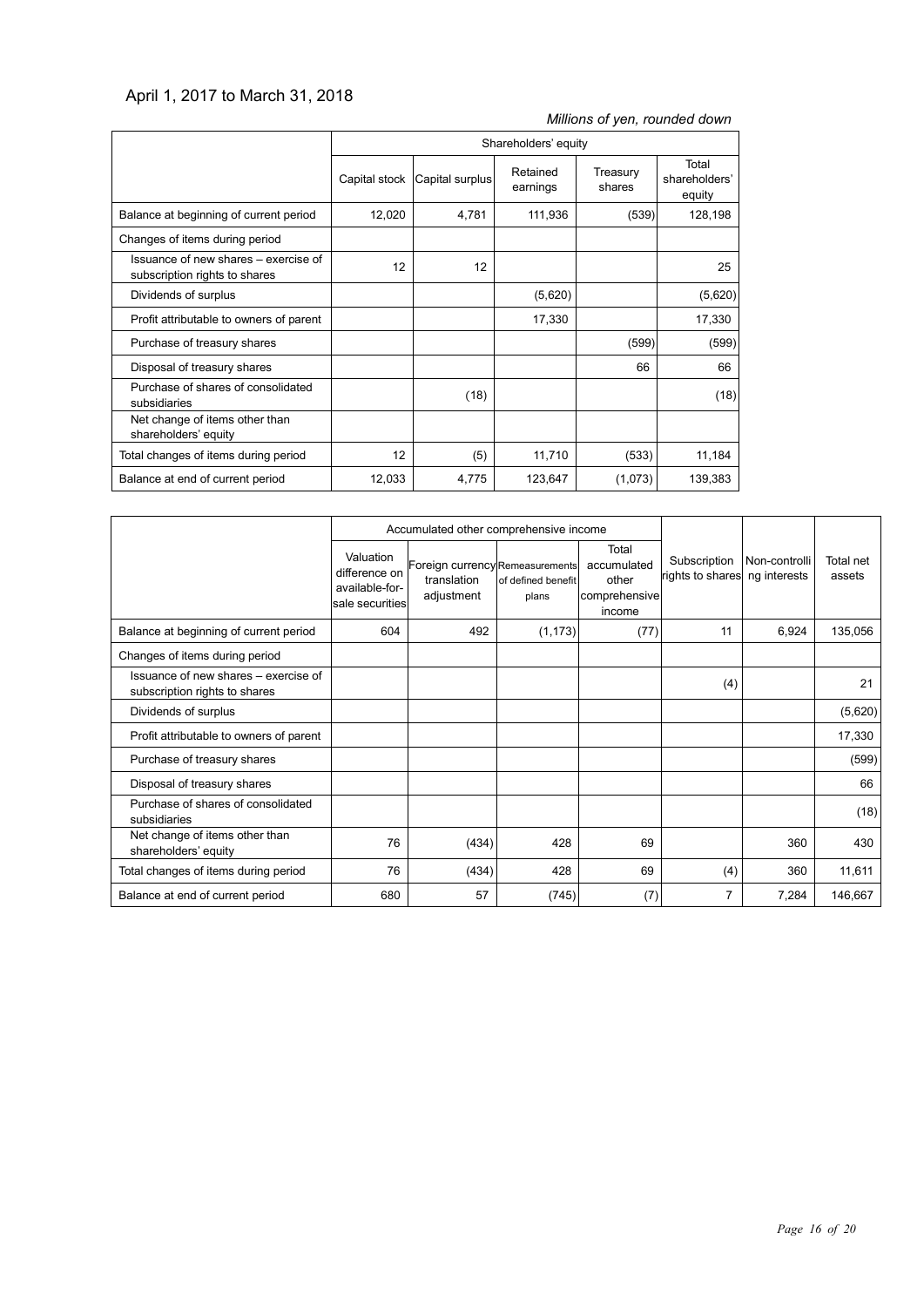| (4) Consolidated statements of cash flows |  |  |  |  |
|-------------------------------------------|--|--|--|--|
|-------------------------------------------|--|--|--|--|

|                                                                         |                                    | Millions of yen, rounded down      |
|-------------------------------------------------------------------------|------------------------------------|------------------------------------|
|                                                                         | April 1, 2018 to<br>March 31, 2019 | April 1, 2017 to<br>March 31, 2018 |
| Cash flows from operating activities                                    |                                    |                                    |
| Profit before income taxes                                              | 28,469                             | 26,099                             |
| Depreciation                                                            | 8,023                              | 7,845                              |
| Impairment loss                                                         | 839                                | 97                                 |
| Amortization of goodwill                                                | 758                                | 600                                |
| Increase (decrease) in allowance for doubtful accounts                  | (14)                               | 45                                 |
| Increase (decrease) in provision for bonuses                            | 285                                | (384)                              |
| Increase (decrease) in provision for directors' bonuses                 | (32)                               | (21)                               |
| Increase (decrease) in provision for stocks payment                     | 33                                 | 48                                 |
| Increase (decrease) in net defined benefit liability                    | 49                                 | 396                                |
| Decrease (increase) in net defined benefit asset                        | 5                                  | 35                                 |
| Increase (decrease) in provision for directors' retirement<br>benefits  | (146)                              | (16)                               |
| Interest and dividend income                                            | (162)                              | (127)                              |
| Interest expenses                                                       | 71                                 | 78                                 |
| Foreign exchange losses (gains)                                         | (223)                              | 382                                |
| Gain on liquidation of business                                         | (477)                              |                                    |
| Subsidy income                                                          | (106)                              | (185)                              |
| Share of loss (profit) of entities accounted for using equity<br>method | 8                                  |                                    |
| Loss (gain) on sales of investment securities                           | (2, 405)                           |                                    |
| Loss (gain) on sales of non-current assets                              | (20)                               | (4)                                |
| Loss on retirement of non-current assets                                | 263                                | 160                                |
| Decrease (increase) in notes and accounts receivable -<br>trade         | 914                                | (13, 256)                          |
| Decrease (increase) in inventories                                      | (504)                              | (938)                              |
| Increase (decrease) in notes and accounts payable - trade               | (528)                              | 117                                |
| Increase (decrease) in accounts payable - other                         | 177                                | 3                                  |
| Other, net                                                              | 1,484                              | (2, 161)                           |
| Subtotal                                                                | 36,760                             | 18,813                             |
| Interest and dividend income received                                   | 149                                | 131                                |
| Interest expenses paid                                                  | (71)                               | (73)                               |
| Income taxes paid                                                       | (9,218)                            | (9, 512)                           |
| Net cash provided by (used in) operating activities                     | 27,620                             | 9,358                              |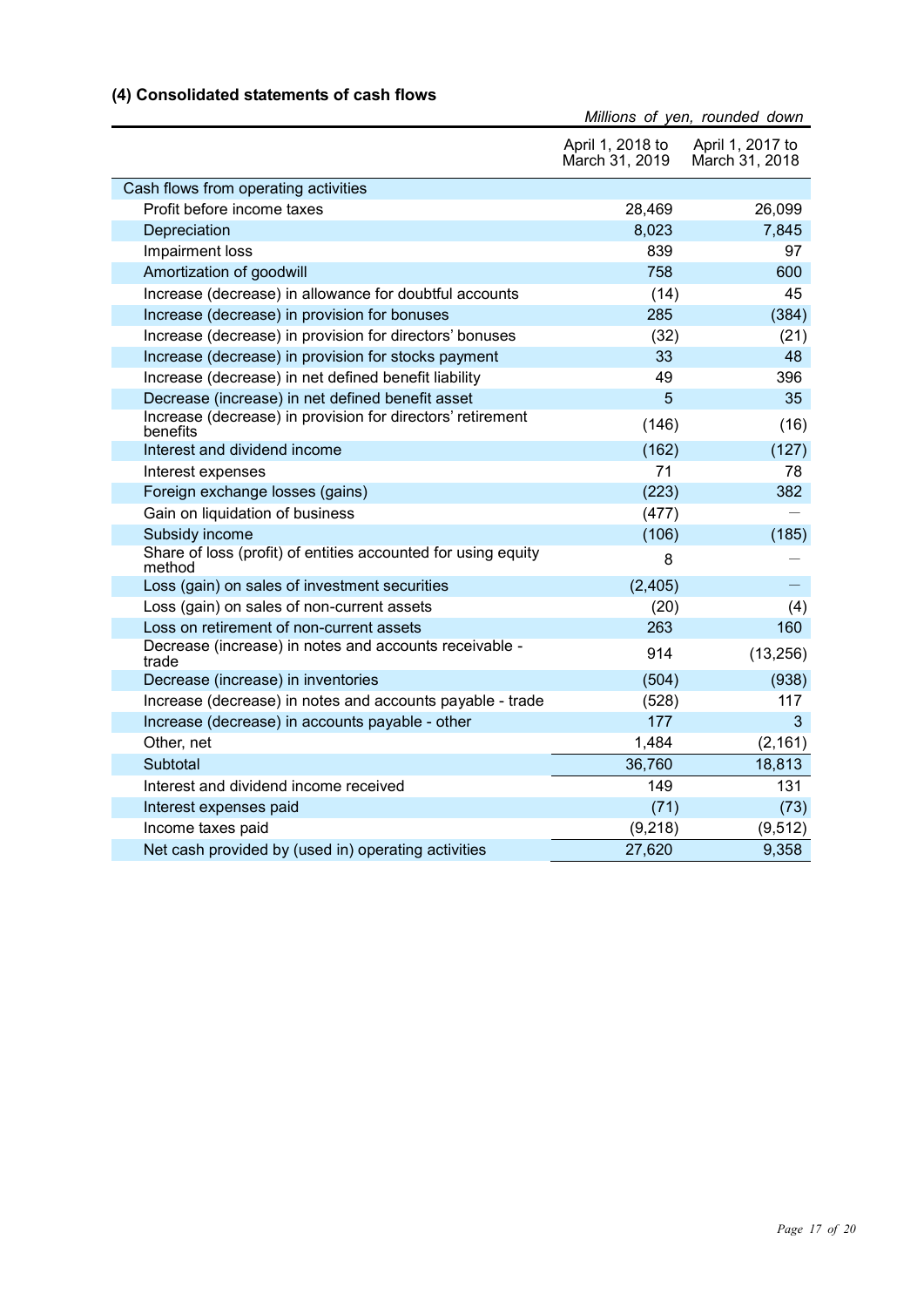|                                                                                                | Millions of yen, rounded down      |                                    |  |
|------------------------------------------------------------------------------------------------|------------------------------------|------------------------------------|--|
|                                                                                                | April 1, 2018 to<br>March 31, 2019 | April 1, 2017 to<br>March 31, 2018 |  |
| Cash flows from investing activities                                                           |                                    |                                    |  |
| Purchase of property, plant and equipment                                                      | (9,390)                            | (10, 583)                          |  |
| Proceeds from sales of property, plant and equipment                                           | 235                                | 25                                 |  |
| Purchase of intangible assets                                                                  | (555)                              | (425)                              |  |
| Proceeds from sales of intangible assets                                                       | $\mathbf 0$                        |                                    |  |
| Purchase of securities                                                                         | (39, 425)                          | (27, 997)                          |  |
| Proceeds from redemption of securities                                                         | 23,826                             | 32,000                             |  |
| Purchase of investment securities                                                              | (45)                               | (116)                              |  |
| Proceeds from sales of investment securities                                                   | 93                                 |                                    |  |
| Payments of loans receivable                                                                   | (980)                              | (60)                               |  |
| Collection of loans receivable                                                                 | 2,378                              | 60                                 |  |
| Payments into time deposits                                                                    | (730)                              | (1,686)                            |  |
| Proceeds from withdrawal of time deposits                                                      | 355                                | 1,669                              |  |
| Payments for guarantee deposits                                                                | (89)                               | (170)                              |  |
| Proceeds from collection of guarantee deposits                                                 | 128                                | 152                                |  |
| Purchase of shares of subsidiaries<br>resulting in change in scope of consolidation            | (7, 351)                           |                                    |  |
| Payments for sales of shares of subsidiaries<br>resulting in change in scope of consolidation  | (460)                              |                                    |  |
| Proceeds from sales of shares of subsidiaries<br>resulting in change in scope of consolidation | 3,169                              |                                    |  |
| Proceeds from subsidy income                                                                   | 106                                | 185                                |  |
| Other, net                                                                                     | 387                                | 689                                |  |
| Net cash provided by (used in) investing activities                                            | (28, 347)                          | (6, 258)                           |  |
| Cash flows from financing activities                                                           |                                    |                                    |  |
| Net increase (decrease) in short-term loans payable                                            | (509)                              | 82                                 |  |
| Purchase of treasury shares                                                                    |                                    | (599)                              |  |
| Proceeds from exercise of share options                                                        | 18                                 | 21                                 |  |
| Proceeds from share issuance to non-controlling<br>shareholders                                |                                    | 816                                |  |
| Cash dividends paid                                                                            | (5,621)                            | (5,617)                            |  |
| Dividends paid to non-controlling interests                                                    | (10)                               | (16)                               |  |
| Repayments of lease obligations                                                                | (104)                              | (136)                              |  |
| Net cash provided by (used in) financing activities                                            | (6, 227)                           | (5, 450)                           |  |
| Effect of exchange rate change on cash and<br>cash equivalents                                 | 184                                | (82)                               |  |
| Net increase (decrease) in cash and cash equivalents                                           | (6, 769)                           | (2, 432)                           |  |
| Cash and cash equivalents at beginning of period                                               | 42,195                             | 44,627                             |  |
| Cash and cash equivalents at end of period                                                     | 35,425                             | 42,195                             |  |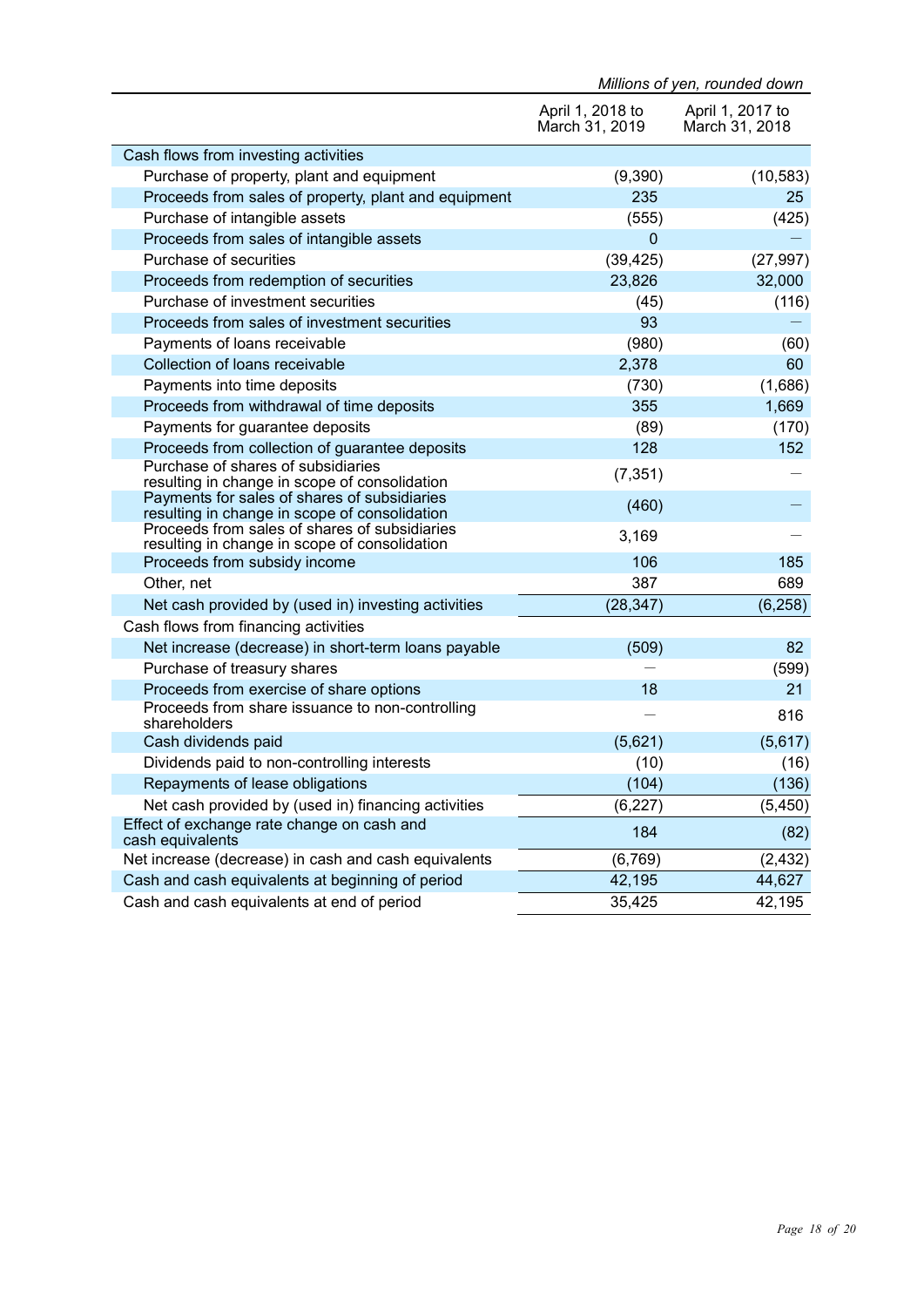### **(5) Notes to consolidated financial statements**

#### **Notes related to going concern assumption**

No applicable items

#### **Changes in the presentation method**

Changes accompanying the application of the partial amendment to the "Accounting Standard on Tax Effect Accounting"

The partial amendment to the "Accounting Standard on Tax Effect Accounting" (Accounting Standards Board of Japan Statement No. 28, February 16, 2018) has been applied from the first day of the first quarter of the consolidated accounting period, and deferred tax assets are presented in the other assets category and deferred tax liabilities in the fixed liabilities category.

To maintain year-on-year consistency, we have changed our method of presentation, with the ¥2,576 million total presented under "deferred tax assets" under current assets within our consolidated balance sheets for the previous fiscal year (FY2018) included with the ¥4,469 million total under "deferred tax assets" under investments and other assets within our consolidated balance sheets for the current fiscal year (FY2019), and the ¥1 million total presented under "deferred tax liabilities" under current liabilities within our consolidated balance sheets for FY2018 included with the ¥651 million total under "deferred tax liabilities" under fixed liabilities within our consolidated balance sheets for FY2019.

#### **Segment information and other**

The Company has only one segment, "Production and sale of snacks and other foods", and consequently does not disclose information for operating segments.